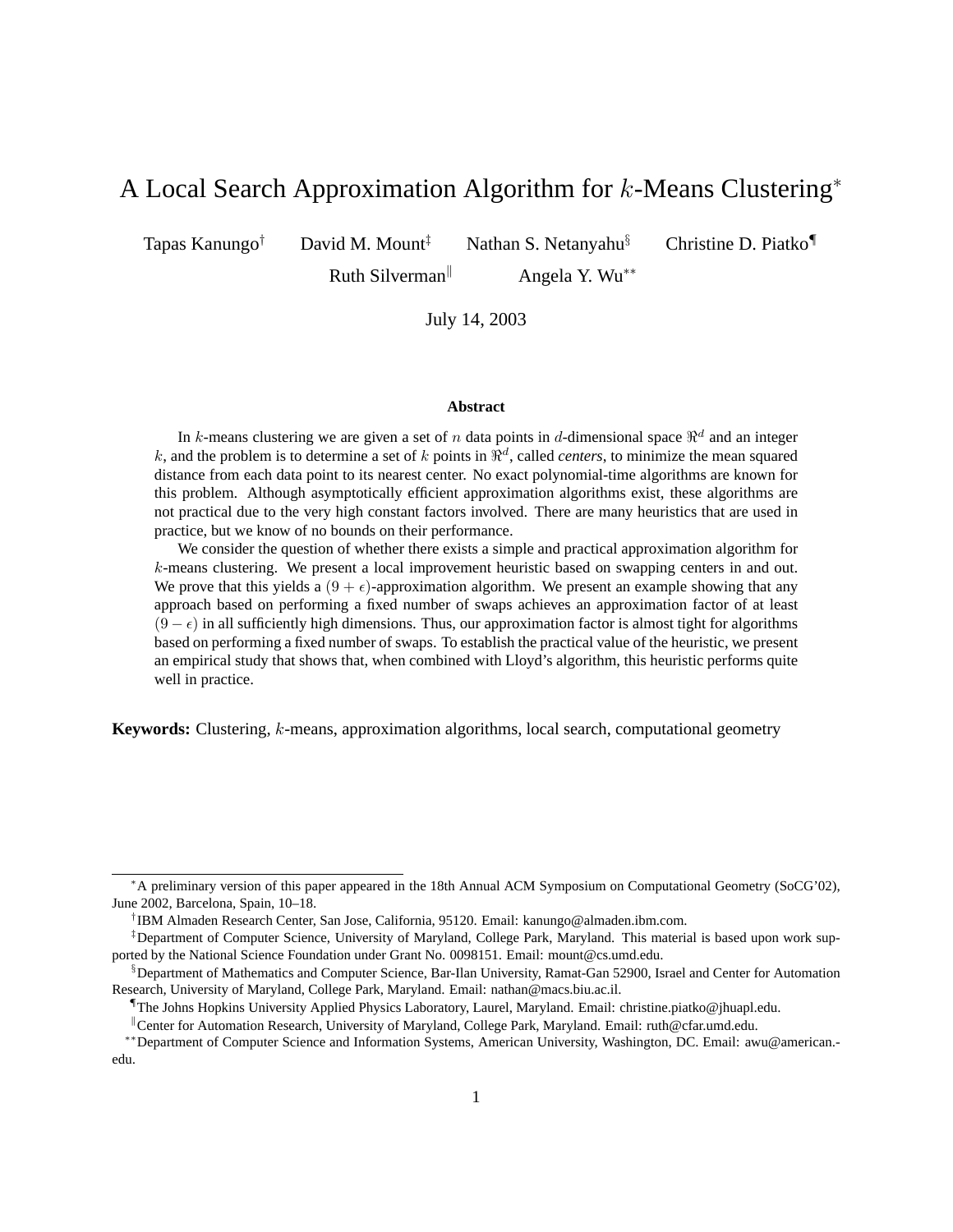### **1 Introduction**

Clustering problems arise in many different applications, including data mining and knowledge discovery [15], data compression and vector quantization [19], and pattern recognition and pattern classification [11]. There are many approaches, including splitting and merging methods such as ISODATA [6, 21], randomized approaches such as CLARA [25] and CLARANS [34], and methods based on neural nets [27]. Further information on clustering and clustering algorithms can be found in [8, 20, 21, 22, 23, 25]. One of the most popular and widely studied clustering methods for points in Euclidean space is called k*-means clustering*. Given a set P of n *data points* in real d-dimensional space  $\mathbb{R}^d$ , and an integer k, the problem is to determine a set of k points in  $\mathbb{R}^d$ , called *centers*, to minimize the mean squared Euclidean distance from each data point to its nearest center. This measure is often called the *squared-error distortion* [19, 21]. Clustering based on k-means is closely related to a number of other clustering and facility location problems. These include the Euclidean k*-median* [3, 28] and the *Weber problem* [42], in which the objective is to minimize the sum of distances to the nearest center, and the Euclidean k*-center problem* [13, 39], in which the objective is to minimize the maximum distance. There are no efficient exact solutions known to any of these problems for general  $k$ , and some formulations are NP-hard [18].

Given the apparent difficulty of solving the k-means and other clustering and location problems exactly, it is natural to consider approximation, either through polynomial-time approximation algorithms, which provide guarantees on the quality of their results, or heuristics, which make no guarantees. One of the most popular heuristics for the k-means problem is *Lloyd's algorithm* [17, 30, 31], which is often called the k*-means algorithm*. Define the *neighborhood* of a center point to be the set of data points for which this center is the closest. It is easy to prove that any locally minimal solution must be *centroidal*, meaning that that each center lies at the centroid of its neighborhood [10, 14]. Lloyd's algorithm starts with any feasible solution, and it repeatedly computes the neighborhood of each center and then moves the center to the centroid of its neighborhood, until some convergence criterion is satisfied. It can be shown that Lloyd's algorithm eventually converges to a locally optimal solution [38]. Computing nearest neighbors is the most expensive step in Lloyd's algorithm, but a number of practical implementations of this algorithm have been discovered recently [2, 24, 35, 36, 37].



Fig. 1: Lloyd's algorithm can produce an arbitrarily high approximation ratio.

Unfortunately, it is easy to construct situations in which Lloyd's algorithm converges to a local minimum that is arbitrarily bad compared to the optimal solution. Such an example is shown in Fig. 1 for  $k = 3$  and where  $x < y < z$ . The optimal distortion is  $x^2/4$ , but it is easy to verify that the solution shown at the bottom is centroidal and has a distortion of  $y^2/4$ . By increasing the ratio  $y/x$  the approximation ratio for Lloyd's algorithm can be made arbitrarily high. There are many other heuristics for  $k$ -means clustering, based on methods such as branch-and-bound searching, gradient descent, simulated annealing, and genetic algorithms [7, 12, 41]. No proven approximation bounds are known for these methods.

It is desirable to have some bounds on the quality of a heuristic. Given a constant  $c \geq 1$ , a *c-approximation algorithm* (for a minimization problem) produces a solution that is at most a factor c larger than the optimal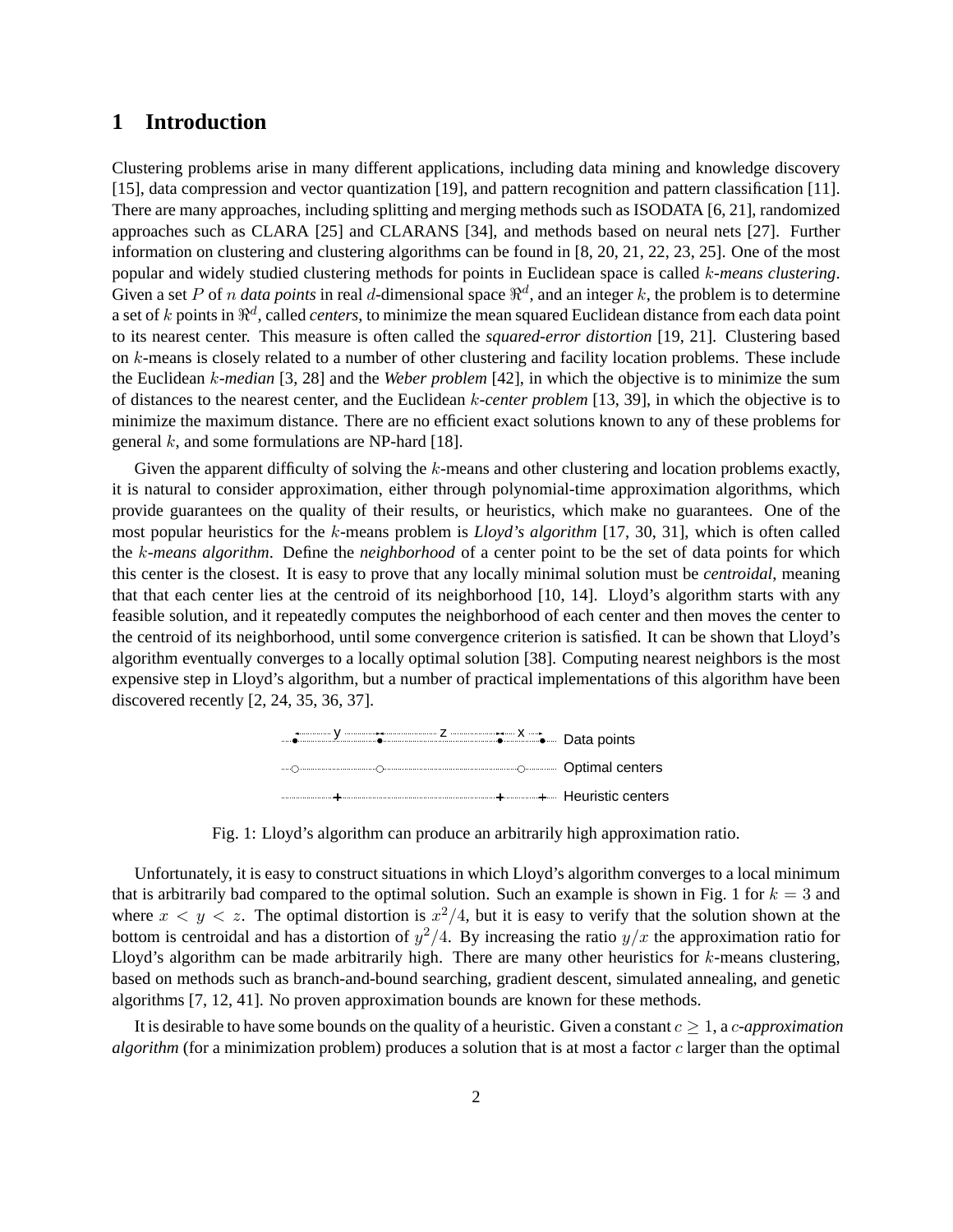solution. There is a classical tradeoff between approximation factors and running times. Some clustering algorithms are able to produce solutions that are arbitrarily close to optimal. This includes  $(1 + \epsilon)$ approximation algorithms for the Euclidean  $k$ -median problem by Arora, Raghavan and Rao [3] and by Kolliopoulos and Rao [28]. The latter achieves a running time of  $O(2^{1/\epsilon^d} n \log n \log k)$ , assuming that the dimension d is fixed. It is based on applying dynamic programming to an adaptive higrarchical decomposidimension  $d$  is fixed. It is based on applying dynamic programming to an adaptive hierarchical decomposition of space. Another example is the  $(1 + \epsilon)$ -approximation algorithm for the Euclidean k-center problem given by Agarwal and Procopiuc, which runs in  $O(n \log k) + (k/\epsilon)^{O(k^{1-1}/d)}$  time [1].

Matoušek [32] achieved an important breakthrough by presenting an asymptotically efficient  $(1 + \epsilon)$ approximation algorithm for k-means clustering, which runs in  $O(n(\log n)^k \epsilon^{-2k^2d})$  time for fixed k and d. First, Matoušek shows how to compute a set of  $O(n\epsilon^{-d}\log(1/\epsilon))$  candidate centers, called an  $\epsilon$ -*approximate centroid set*, from which an approximately optimal solution may be drawn. He then shows that a nearoptimal solution may be assumed to consist of a *well-spread* k-tuple, which intuitively means that no subset of the k-tuple is strongly isolated relative to the other points. Finally, he proves that given a set of  $m$  points, there are  $O(m\epsilon^{-k^2d})$  such well-spread sets. The algorithm generates all these tuples and returns the k-tuple with the minimum distortion. Unfortunately, the constant factors are well beyond practical ranges unless  $d$ and k are very small. In Section 4, we show that, under reasonable assumptions about the way in which the candidate centers are chosen (which Matousek's algorithm satisfies), the number of well-spread  $k$ -tuples that the algorithm generates is at least  $(2/\epsilon)^k$ . In typical applications, k may range from tens to hundreds, and so this is well beyond practical limits. The dynamic programming approximation algorithm presented by Kolliopoulos and Rao for the k-median problem [28] is also a candidate for modification, but also suffers from similarly large constant factors.

Another common approach in approximation algorithms is to develop much more practical, efficient algorithms having weaker, but still constant, approximation factors. This includes the work of Thorup on solving location problems in sparse graphs [40] and by Mettu and Plaxton [33] on the use of successive swapping for the metric  $k$ -means problem. The most closely related work to our own are the recent approximation algorithms for the metric k-median problem by Korupolu, Plaxton and Rajaraman [29], Charikar and Guha [9], and Arya *et al.* [5]. These algorithms are based on *local search*, that is, by incrementally improving a feasible solution by swapping a small number of points in and out of the solution set.

In this paper we present such an approximation algorithm for  $k$ -means based on a simple swapping process. In Section 2 we derive an approximation ratio of  $9 + \epsilon$  for the heuristic. Our approach is based on the heuristic for k-medians presented by Arya *et al.* [5]. However, due to the different nature of the kmeans problem, the analysis is different and relies on geometric properties that are particular to the k-means problem. In Section 3 we show that this bound is essentially tight for the class of local search algorithms that are based on performing a constant number of swaps. In particular, we present an example showing that any approach based on performing a fixed number of swaps cannot achieve an approximation factor of better than  $(9 - \epsilon)$  in all sufficiently high dimensions.

Approximation factors as high as 9 are of little practical value. Nonetheless, we believe that a combination of local search and existing approaches results in a practical approximation algorithm with performance guarantees. In Section 5 we present a hybrid approximation algorithm based on combining local search with Lloyd's algorithm. We provide empirical evidence that this hybrid algorithm provides results that are as good or better than Lloyd's algorithm, both in terms of distortion and running time.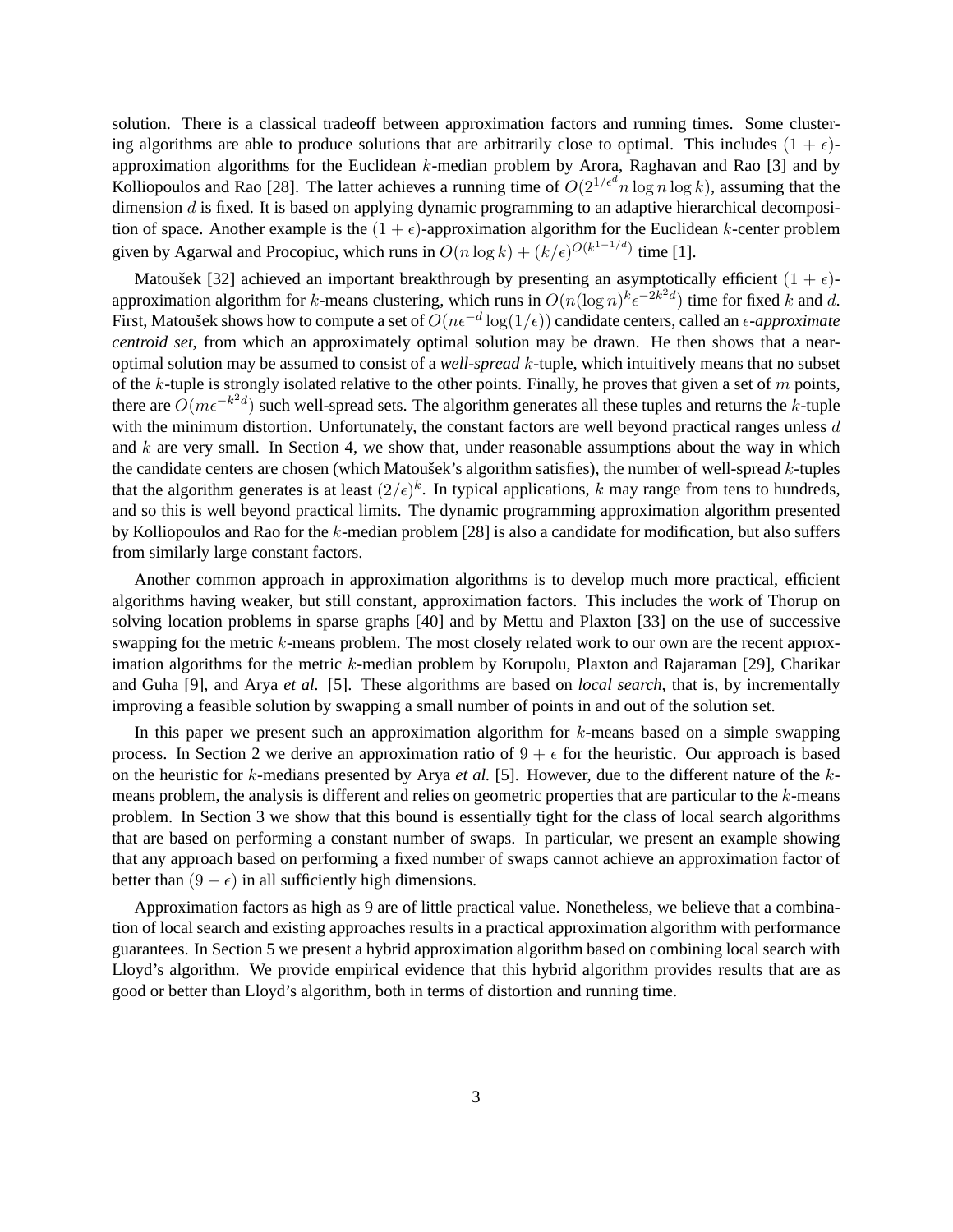### **2 The Local Search Algorithm**

Given  $u, v \in \mathbb{R}^d$ , let  $\Delta(u, v)$  denote the squared Euclidean distance between these points, that is

$$
\Delta(u, v) = dist^{2}(u, v) = \sum_{i=1}^{d} (u_{i} - v_{i})^{2} = (u - v) \cdot (u - v),
$$

where  $u \cdot v$  denotes the dot product of vectors u and v. Given a finite set  $S \subset \mathbb{R}^d$ , define its *distortion* relative to any point v to be  $\Delta(S, v) = \sum_{u \in S} \Delta(u, v)$ .

Consider a set P of n *data points* in  $\mathbb{R}^d$  and an integer k. Given any set S of k points, for any  $q \in \mathbb{R}^d$ define  $s_q$  to be the closest point of S to q. Our goal is to compute the k-element point set S that minimizes the total *distortion* of S relative to P, defined as

$$
\Delta_P(S) = \sum_{q \in P} \Delta(q, s_q).
$$

When P is understood, we will refer to this simply as  $\Delta(S)$ .

The principal difficulty in extending existing approaches for the metric  $k$ -medians problem to  $k$ -means is that squared distances do not define a metric, and in particular they do not satisfy the triangle inequality, which states that for any points u, v, and w,  $dist(u, w) \leq dist(u, v) + dist(v, w)$ . When considering squared distances we have

$$
\Delta(u, w) \leq (dist(u, v) + dist(v, w))^2
$$
  
=  $dist^2(u, v) + 2dist(u, v)dist(v, w) + dist^2(v, w)$   
 $\leq \Delta(u, v) + \Delta(v, w) + 2dist(u, v)dist(v, w).$ 

The final product term can be bounded by observing that  $2ab \le a^2 + b^2$ , for any a and b. Hence we have the following *doubled triangle inequality*.

$$
\Delta(u, w) \le 2(\Delta(u, v) + \Delta(v, w)).
$$

One obvious idea for producing a local improvement heuristic for k-means would be to generalize the methods of Arya *et al.* [5] for the metric k-median problem using this doubled triangle inequality. Unfortunately, this does not seem to work because their analysis relies crucially on the triangle inequality. In particular, a cancellation of terms that arises in their analysis fails to hold when the triangle inequality is doubled.

Our approach is based on two ideas. The first is the introduction of an alternative to the triangle inequality, which, unlike the doubled triangle inequality is sensitive to the ratio of the optimal and heuristic solution (see Lemma 2.3 below). The second is based on the well known fact that the optimal solution is centroidal (see [10]). Let  $N_S(s)$  denote the neighborhood of s, that is, the set of data points that are closer to s than to any point in S. By treating points as vectors, the centroidal property implies that

$$
s = \frac{1}{|N_S(s)|} \sum_{u \in N_S(s)} u.
$$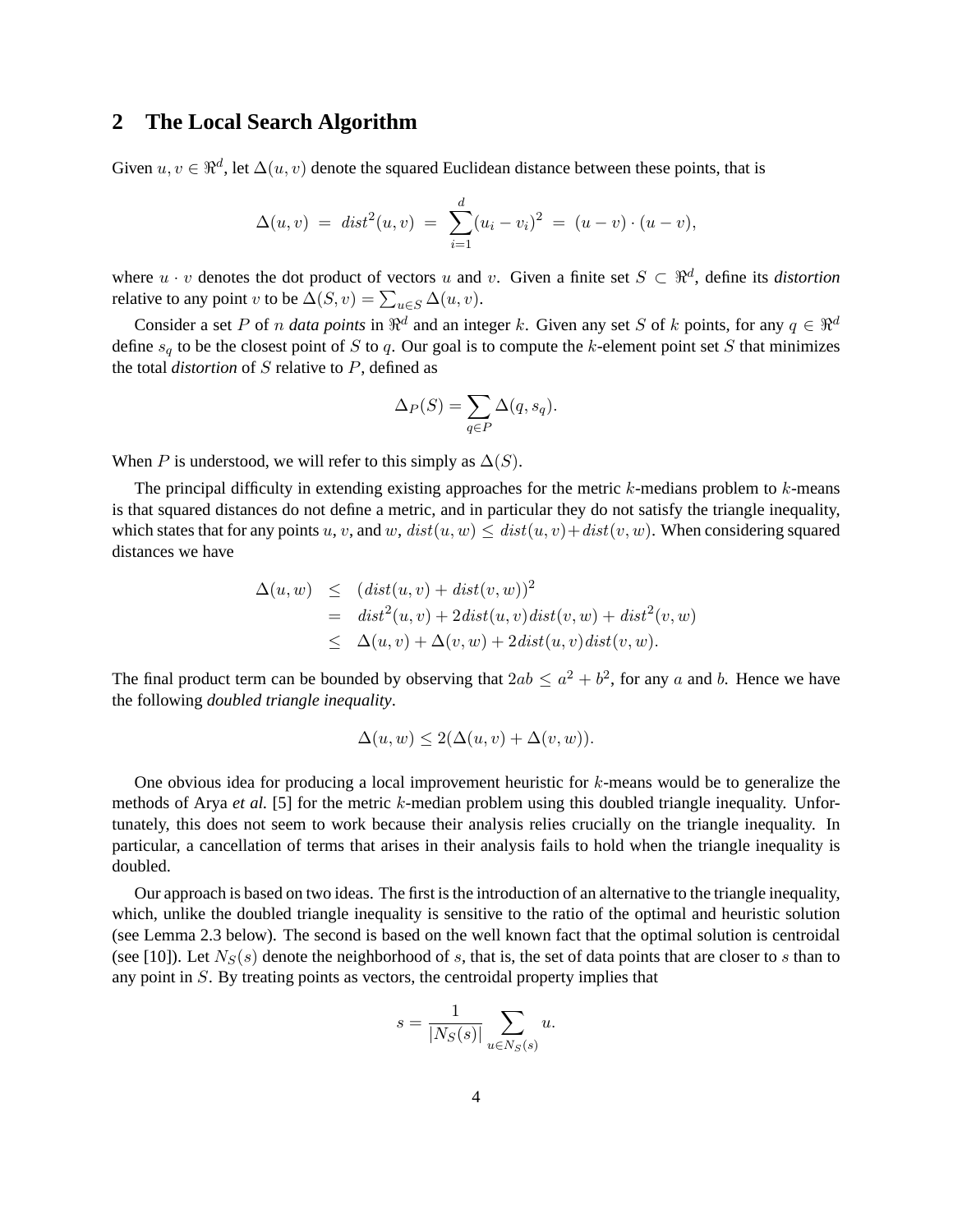An important property of centroidal solutions is presented in the following lemma. It states that for the purposes of computing distortions, a set of points may be treated like a point mass centered about its centroid. It follows from a straightforward manipulation of the definition of distortion, but we include the proof for completeness.

**Lemma 2.1** *Given a finite subset* S *of points in*  $\mathbb{R}^d$ , let *c be the centroid of* S. *Then for any*  $c' \in \mathbb{R}^d$ ,  $\Delta(S, c') = \Delta(S, c) + |S| \Delta(c, c').$ 

**Proof**: By expanding the definition of  $\Delta(S, c')$  we have

$$
\Delta(S, c') = \sum_{u \in S} \Delta(u, c') = \sum_{u \in S} (u - c') \cdot (u - c')
$$
  
= 
$$
\sum_{u \in S} ((u - c) + (c - c')) \cdot ((u - c) + (c - c'))
$$
  
= 
$$
\sum_{u \in S} ((u - c) \cdot (u - c)) + 2((u - c) \cdot (c - c')) + ((c - c') \cdot (c - c'))
$$
  
= 
$$
\Delta(S, c) + 2 \left( (c - c') \cdot \sum_{u \in S} (u - c) \right) + |S| ((c - c') \cdot (c - c'))
$$
  
= 
$$
\Delta(S, c) + |S| \Delta(c, c'),
$$

The last step follows from the fact that if c is S's centroid then  $\sum_{u \in S}(u - c)$  is the zero vector.

### **2.1 The Single-Swap Heuristic**

To illustrate our method, we first present a simple local search that provides a  $(25 + \epsilon)$ -approximation to the k-means problem. Our approach is similar to approaches used in other local search heuristics for facility location and k-medians by Charikar and Guha [9] and Arya *et al.* [5].

In the statement of the k-means problem, the centers may be placed anywhere in space. In order to apply our local improvement search, we need to assume that we are given a discrete set of *candidate centers* C from which k centers may be chosen. As mentioned above, Matousek [32] showed that  $C$  may be taken to be an  $\epsilon$ -approximate centroid set of size  $O(n\epsilon^{-d}\log(1/\epsilon))$ , which can be computed in time  $O(n\log n +$  $n\epsilon^{-d}\log(1/\epsilon)$ . Henceforth, when we use the term "optimal," we mean the k-element subset of C having the lowest distortion.

This *single-swap heuristic* operates by selecting an initial set of k centers S from the candidate centers C, and then it repeatedly attempts to improve the solution by removing one center  $s \in S$  and replacing it with another center  $s' \in C - S$ . Let  $S' = S - \{s\} \cup \{s'\}$  be the new set of centers. If the modified solution has lower distortion, then  $S'$  replaces S, and otherwise S is unchanged. In practice this process is solution has lower distortion, then  $S'$  replaces  $S$ , and otherwise S is unchanged. In practice this process is repeated until some long consecutive run of swaps have been performed with no significant decrease in the distortion. By extension of standard results [5, 9] it can be shown that by sacrificing a small factor  $\epsilon > 0$ in the approximation ratio, we can guarantee that this procedure converges after a polynomial number of swaps.

For simplicity, we will assume that the algorithm terminates when no single swap results in a decrease in distortion. Such a set of centers is said to be *1-stable*. Letting O denote an optimal set of k centers, a set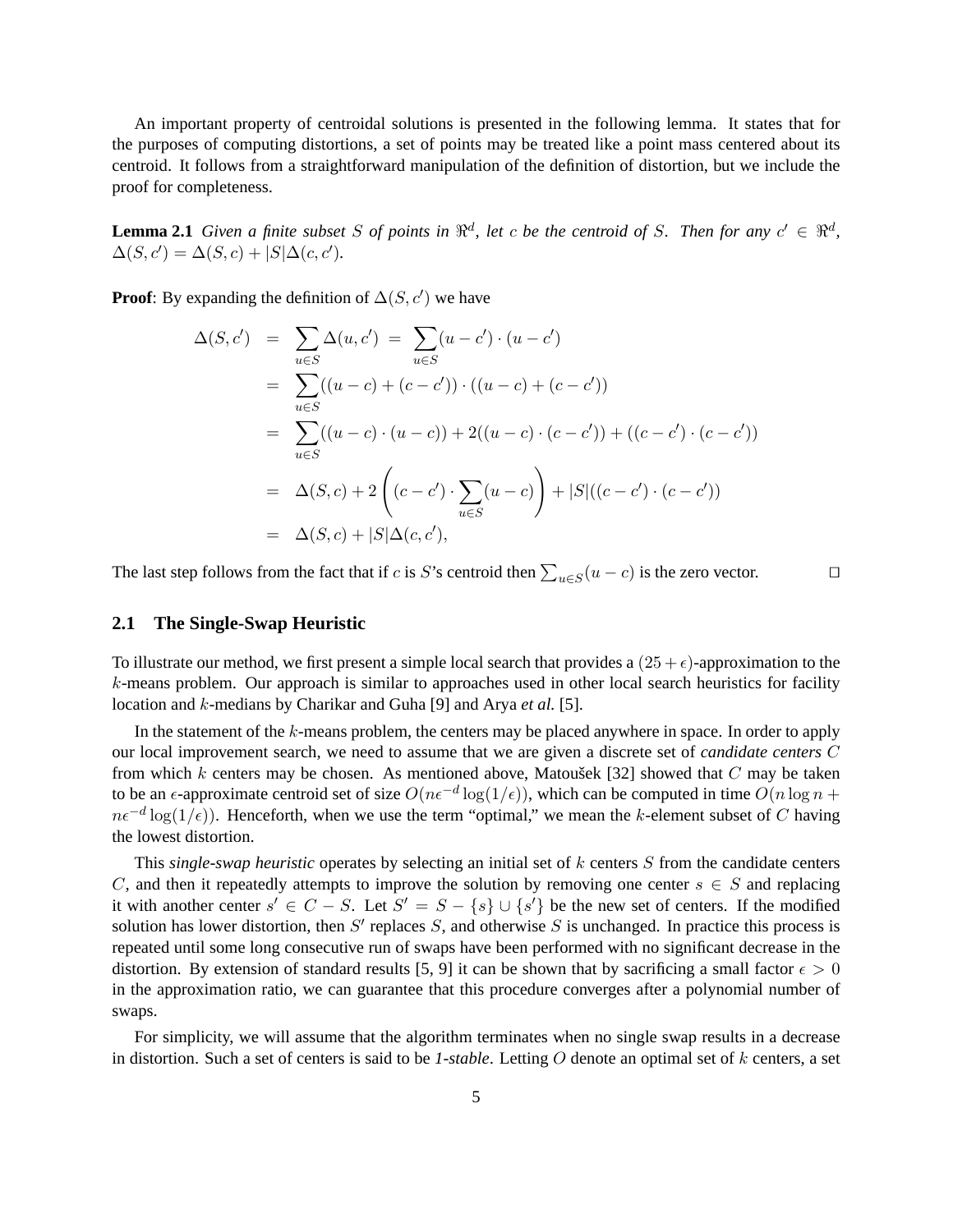S of  $k$  centers is 1-stable then we have

$$
\Delta(S - \{s\} \cup \{o\}) \ge \Delta(S) \quad \text{for all } s \in S, o \in O. \tag{1}
$$

(In fact this is true no matter what  $O$  is, but our analysis only relies on this weaker property.) Using this along with the fact that the optimal solution is centroidal, we will establish the main result of this section, which is stated below.

**Theorem 2.1** *Let* S *denote a 1-stable set of* k *centers, and let* O *denote the optimal set of* k *centers. Then*  $\Delta(S) \leq 25\Delta(O)$ .

Note that the actual approximation bound is larger by some  $\epsilon > 0$ , due to the errors induced by using a discrete set of candidate centers C and the approximate convergence criterion described above. Our analysis is similar in structure to that given by Arya *et al.* [5], but there are two significant differences. The first is that our notion of capturing a center is different from theirs, and is based on the distance to the closest center, rather than on the numbers of data points assigned to a center. The second is that their permutation function  $\pi$  is not needed in our case, and instead we rely on the centroidal properties of the optimal solution.

For each optimal center  $o \in O$ , let  $s_o$  denote its closest heuristic center in S. We say that o is *captured* by  $s<sub>o</sub>$ . Note that each optimal center is captured by exactly one heuristic center, but each heuristic center may capture any number of optimal centers. We say that a heuristic center is *lonely* if it captures no optimal center. The analysis is based on constructing a set of *swap pairs*, considering the total change in distortion that results, and then apply Eq. (1) above to bound the overall change in distortion.

We begin by defining a simultaneous partition of the heuristic centers and optimal centers into two sets of groups  $S_1, S_2, \ldots, S_r$  and  $O_1, O_2, \ldots, O_r$  for some r, such that  $|S_i| = |O_i|$  for all i. For each heuristic center s that captures some number  $m \geq 1$  of optimal centers, we form a group of m optimal centers consisting of these captured centers. The corresponding group of heuristic centers consists of s together with any  $m - 1$  lonely heuristic centers. (See Fig. 2.)



Fig. 2: Partitioning of the heuristic and optimal centers for analysis and the swap pairs. On the left, edges represent the capturing relation, and on the right they represent swap pairs.

We generate the swap pairs as follows. For every partition that involves one captured center we generate a swap pair consisting of the heuristic center and its captured center. For every partition containing two or more captured centers we generate swap pairs between the lonely heuristic centers and the optimal centers, so that each optimal center is involved in exactly one swap pair and each lonely center is involved in at most two swap pairs. It is easy to verify that:

- (1) each optimal center is swapped in exactly once,
- (2) each heuristic center is swapped out at most twice, and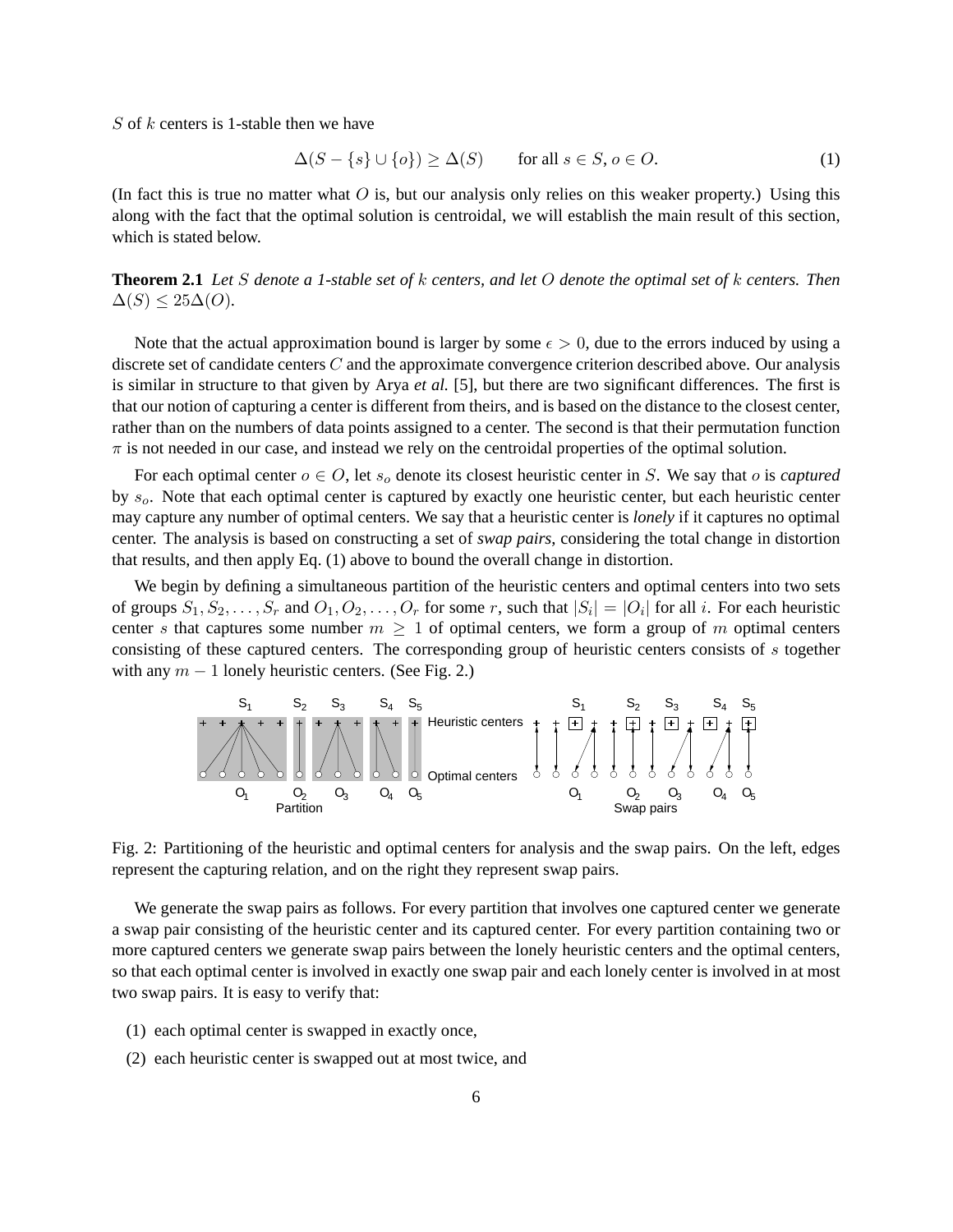#### (3) if s and o are swapped, then s does not capture any optimal center other than o.

We establish an upper bound on the change in distortion resulting from any such swap pair  $\langle s, o \rangle$  by prescribing a feasible (but not necessarily optimal) assignment of data points to the centers  $S - \{s\} \cup \{o\}$ . First, the data points in  $N_O(o)$  are assigned to o, implying a change in distortion of

$$
\sum_{q \in N_O(o)} (\Delta(q, o) - \Delta(q, s_q)).
$$
\n(2)

Each point  $q \in N_S(s) \setminus N_O(o)$  has lost s as a center and must be *reassigned* to a new center. Let  $o_q$  denote the closest optimal center to q. Since q is not in  $N_O(o)$  we know that  $o_q \neq o$ , and hence by property (3) above s does not capture  $o_q$ . Therefore,  $s_{o_q}$ , the nearest heuristic center to  $o_q$ , exists after the swap. We assign q to  $s_{o_q}$ . Thus the change in distortion due to this reassignment is at most

$$
\sum_{q \in N_S(s) \setminus N_O(o)} (\Delta(q, s_{o_q}) - \Delta(q, s)).
$$
\n(3)

By combining over all swap pairs the change in distortion due to optimal assignment and reassignment together with Eq. (1) we obtain the following.

**Lemma 2.2** *Let* S *be a 1-stable set of* k *centers, and let* O *be an optimal set of* k *centers, then*

$$
0 \leq \Delta(O) - 3\Delta(S) + 2R,
$$

where  $R = \sum_{q \in P} \Delta(q, s_{o_q})$ .

**Proof**: Consider just the swap pair  $\langle s, o \rangle$ . By Eqs. (2) and (3) and the fact that S is 1-stable we have

$$
\sum_{q \in N_O(o)} (\Delta(q, o) - \Delta(q, s_q)) + \sum_{q \in N_S(s) \setminus N_O(o)} (\Delta(q, s_{o_q}) - \Delta(q, s)) \ge 0.
$$

To bound the sum over all swap pairs, we recall that each optimal center is swapped in exactly once, and hence each point  $q$  contributes once to the first sum. Note that the quantity in the second sum is always nonnegative (because  $s_{o_q} \in S$  and s is the closest center in S to q). Hence by extending the sum to all  $q \in N_S(s)$  we can only increase its value. Recalling that each heuristic center is swapped in at most twice we have

$$
0 \leq \sum_{q \in P} (\Delta(q, o_q) - \Delta(q, s_q)) + 2 \sum_{q \in P} (\Delta(q, s_{o_q}) - \Delta(q, s_q))
$$
  
\n
$$
0 \leq \sum_{q \in P} \Delta(q, o_q) - 3 \sum_{q \in P} \Delta(q, s_q)) + 2 \sum_{q \in P} \Delta(q, s_{o_q})
$$
  
\n
$$
0 \leq \Delta(O) - 3\Delta(S) + 2R,
$$

from which the desired conclusion follows.  $\Box$ 

The term R above is called the *total reassignment cost*. By applying Lemma 2.1 to each optimal neighborhood, we have

$$
R = \sum_{o \in O} \sum_{q \in N_O(o)} \Delta(q, s_o) = \sum_{o \in O} \Delta(N_O(o), s_o)
$$
  
= 
$$
\sum_{o \in O} (\Delta(N_O(o), o) + |N_o(O)|\Delta(o, s_o)) = \sum_{o \in O} \sum_{q \in N_O(o)} (\Delta(q, o) + \Delta(o, s_o)).
$$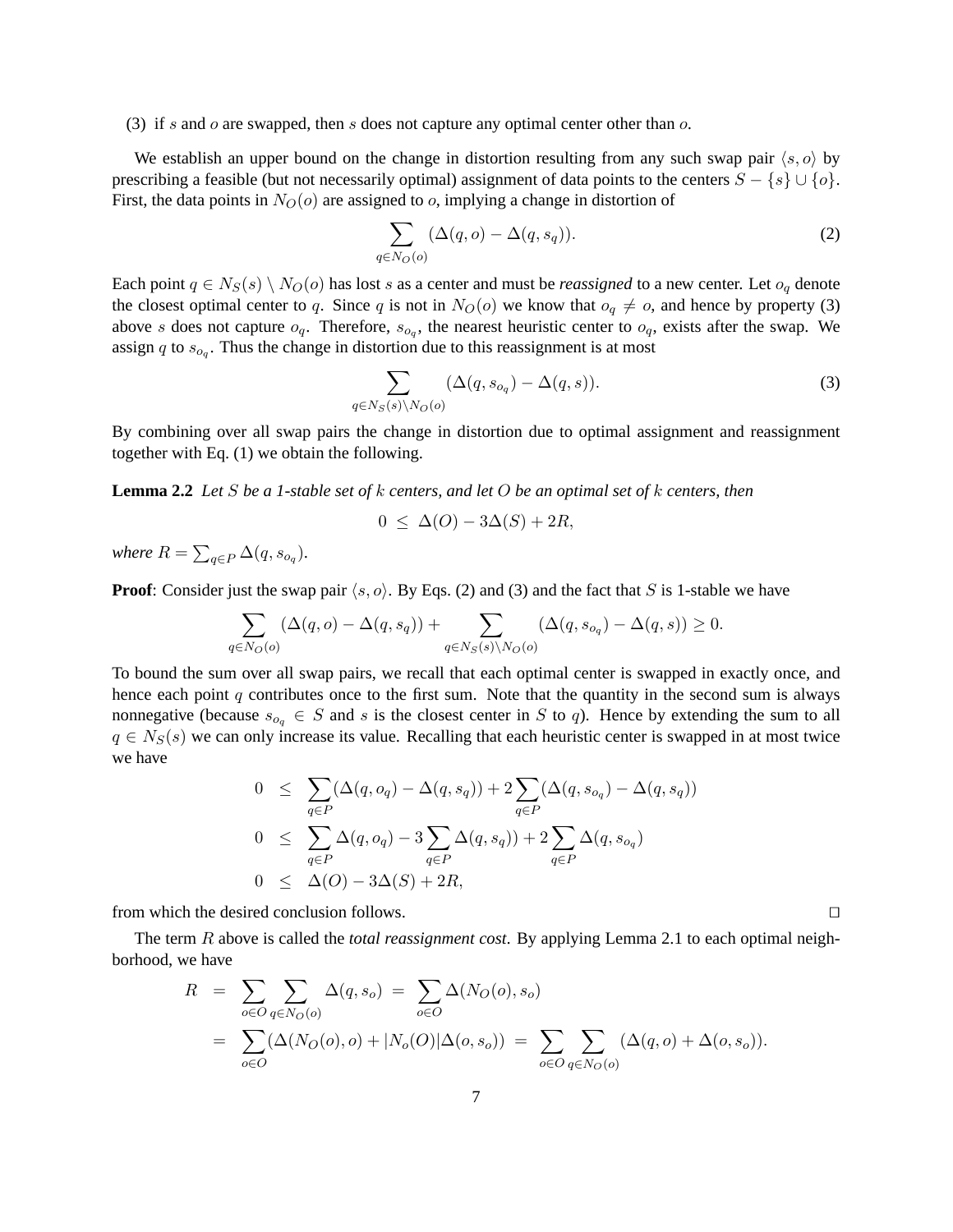Because  $s_o$  is the closest heuristic center to  $o$ , for each  $q \in N_O(o)$ , we have  $\Delta(o, s_o) \leq \Delta(o, s_q)$ . This yields

$$
R \leq \sum_{o \in O} \sum_{q \in N_O(o)} (\Delta(q, o) + \Delta(o, s_q)) = \sum_{q \in P} (\Delta(q, o_q) + \Delta(o_q, s_q)).
$$

By applying the triangle inequality and expanding we obtain

$$
R \leq \sum_{q \in P} \Delta(q, o_q) + \sum_{q \in P} (dist(o_q, q) + dist(q, s_q))^2
$$
  
= 
$$
\sum_{q \in P} \Delta(q, o_q) + \sum_{q \in P} (dist^2(o_q, q) + 2dist(o_q, q)dist(q, s_q) + dist^2(q, s_q))
$$
  
= 
$$
2 \sum_{q \in P} \Delta(q, o_q) + \sum_{q \in P} \Delta(q, s_q) + 2 \sum_{q \in P} dist(q, o_q) dist(q, s_q)
$$
  
= 
$$
2\Delta(O) + \Delta(S) + 2 \sum_{q \in P} dist(q, o_q) dist(q, s_q).
$$

To bound the last term we will apply the following technical lemma.

**Lemma 2.3** *Let*  $\langle o_i \rangle$  *and*  $\langle s_i \rangle$  *be two sequences of reals, such that*  $\alpha^2 = (\sum_i s_i^2)/(\sum_i o_i^2)$ *, for some*  $\alpha > 0$ *. Then Then*

$$
\sum_{i=1}^n o_i s_i \leq \frac{1}{\alpha} \sum_{i=1}^n s_i^2.
$$

**Proof**: By Schwarz's inequality [16] we have

$$
\sum_{i=1}^{n} o_i s_i \le \left(\sum_{i=1}^{n} o_i^2\right)^{1/2} \left(\sum_{i=1}^{n} s_i^2\right)^{1/2} = \left(\frac{1}{\alpha^2} \sum_{i=1}^{n} s_i^2\right)^{1/2} \left(\sum_{i=1}^{n} s_i^2\right)^{1/2} = \frac{1}{\alpha} \sum_{i=1}^{n} s_i^2,
$$

as desired.  $\Box$ 

To complete the analysis, let the  $o_i$  sequence consist of  $dist(q, o_q)$  over all  $q \in P$ , and let the  $s_i$  sequence consist of  $dist(q, s_q)$ . Let  $\alpha$  denote the square root of the approximation ratio, so that

$$
\alpha^2 = \frac{\Delta(S)}{\Delta(O)} = \frac{\sum_{q \in P} dist^2(q, s_q)}{\sum_{q \in P} dist^2(q, o_q)} = \frac{\sum_{i=1}^n s_i^2}{\sum_{i=1}^n o_i^2}.
$$

By applying Lemma 2.3 we have

$$
R \le 2\Delta(O) + \Delta(S) + \frac{2}{\alpha} \sum_{q \in P} dist^2(q, s_q) = 2\Delta(O) + \Delta(S) + \frac{2}{\alpha} \Delta(S)
$$
  
=  $2\Delta(O) + \left(1 + \frac{2}{\alpha}\right) \Delta(S).$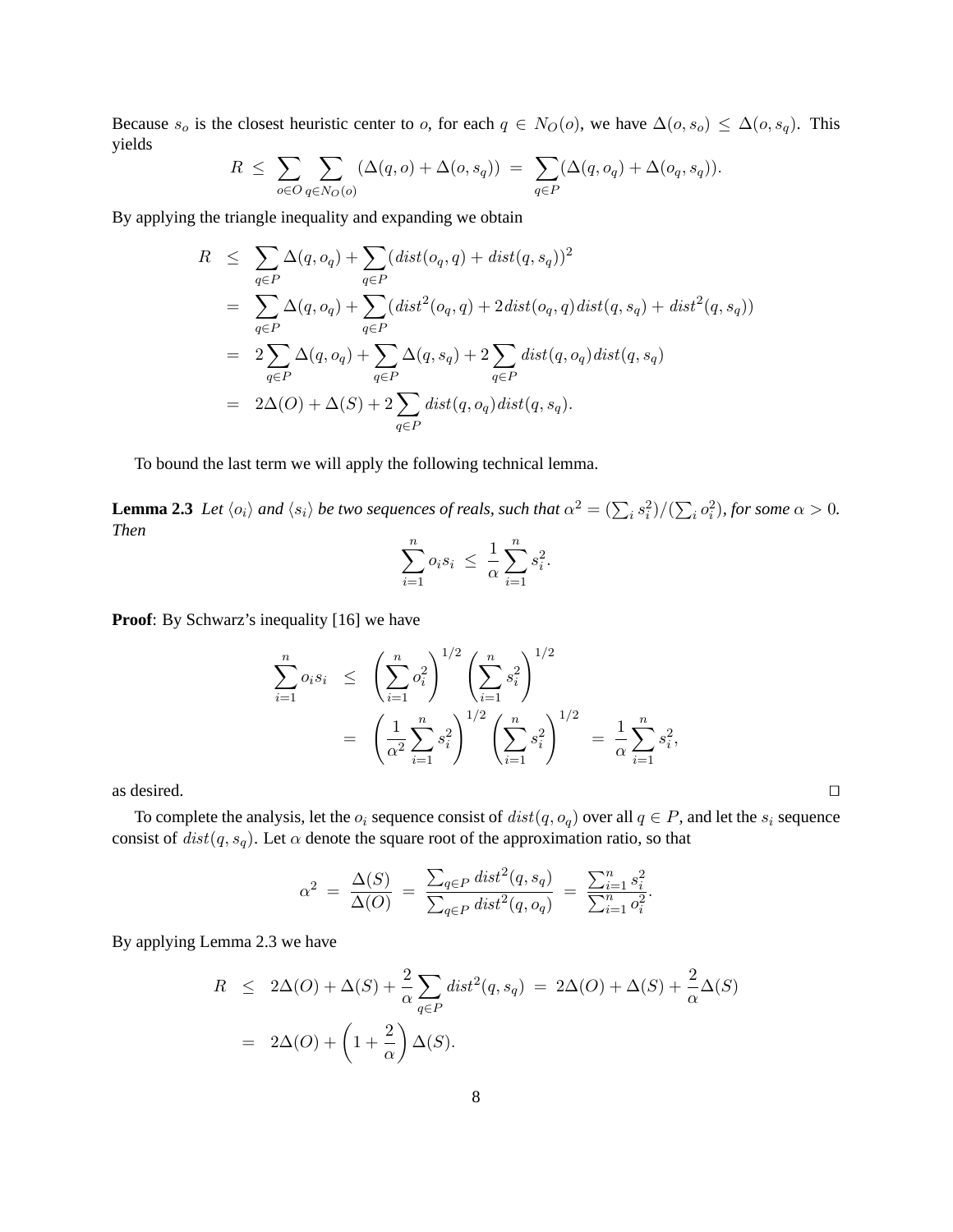Now we combine this with Lemma 2.2, yielding

$$
0 \leq \Delta(O) - 3\Delta(S) + 2\left(2\Delta(O) + \left(1 + \frac{2}{\alpha}\right)\Delta(S)\right)
$$
  

$$
\leq 5\Delta(O) - \left(1 - \frac{4}{\alpha}\right)\Delta(S).
$$
 (4)

Through simple rearrangements we can express this in terms of  $\alpha$  alone.

$$
\frac{5}{1-4/\alpha} \ge \frac{\Delta(S)}{\Delta(O)} = \alpha^2
$$
  

$$
5 \ge \alpha^2 \left(1 - \frac{4}{\alpha}\right)
$$
  

$$
0 \ge \alpha^2 - 4\alpha - 5 = (\alpha - 5)(\alpha + 1).
$$

This implies that  $\alpha \leq 5$ , and hence the approximation ratio of the simple heuristic is bounded by  $\alpha^2 \leq 25$ . This completes the proof of Theorem 2.1.

### **2.2 The Multiple-Swap Heuristic**

We generalize the single-swap approach to provide a factor  $9 + \epsilon$  approximation ratio. Rather than swapping a single pair of points at any time, for some integer  $p$ , we consider simultaneous swaps between any subset of S of size  $p' \leq p$  with any p'-element subset of candidate centers. Otherwise the algorithm is the same. We say that a set of centers is *p-stable* if no simultaneous swap of *p* elements decreases the distortion. Our main result is given below. As before, there is an additional  $\epsilon$  term in the final error because of the use of the discrete candidate centers and the approximate convergence conditions.

**Theorem 2.2** *Let* S *denote a* p*-stable set of* k *centers, and let* O *denote the optimal set of* k *centers. Then*  $\Delta(S) \leq \left(3 + \frac{2}{p}\right)^2 \Delta(O).$ 

Again our approach is similar to that of Arya *et al.* [5], but using our different notion of capturing. We define our swaps as follows. Recall the simultaneous partitions of heuristic and optimal centers used in the simple heuristic. If for some i,  $|S_i| = |O_i| \leq p$ , then we create a simultaneous swap involving the sets  $S_i$ and  $O_i$ . Otherwise, if  $|S_i| = |O_i| = m > p$ , then for each of the  $m - 1$  lonely centers of  $S_i$  we generate individual 1-for-1 swaps with all m optimal centers of  $O_i$ . For the purposes of the analysis, the change in distortion due to each of these 1-for-1 swaps is weighted by a multiplicative factor of  $1/(m-1)$ . (For example, Fig. 3 shows the swaps that would result from Fig. 2 for  $p = 3$ . The swaps appearing in shaded boxes are performed simultaneously. The 1-for-1 swaps performed between  $S_1$  and  $O_1$  are each weighted by  $1/4.$ )

It is easy to verify that: (1) each optimal center is swapped in with total weight 1, (2) each heuristic center is swapped out with weight at most  $1+1/p$ , and (3) if sets S' and O' are swapped, then S' captures no optimal centers outside of  $O'$ .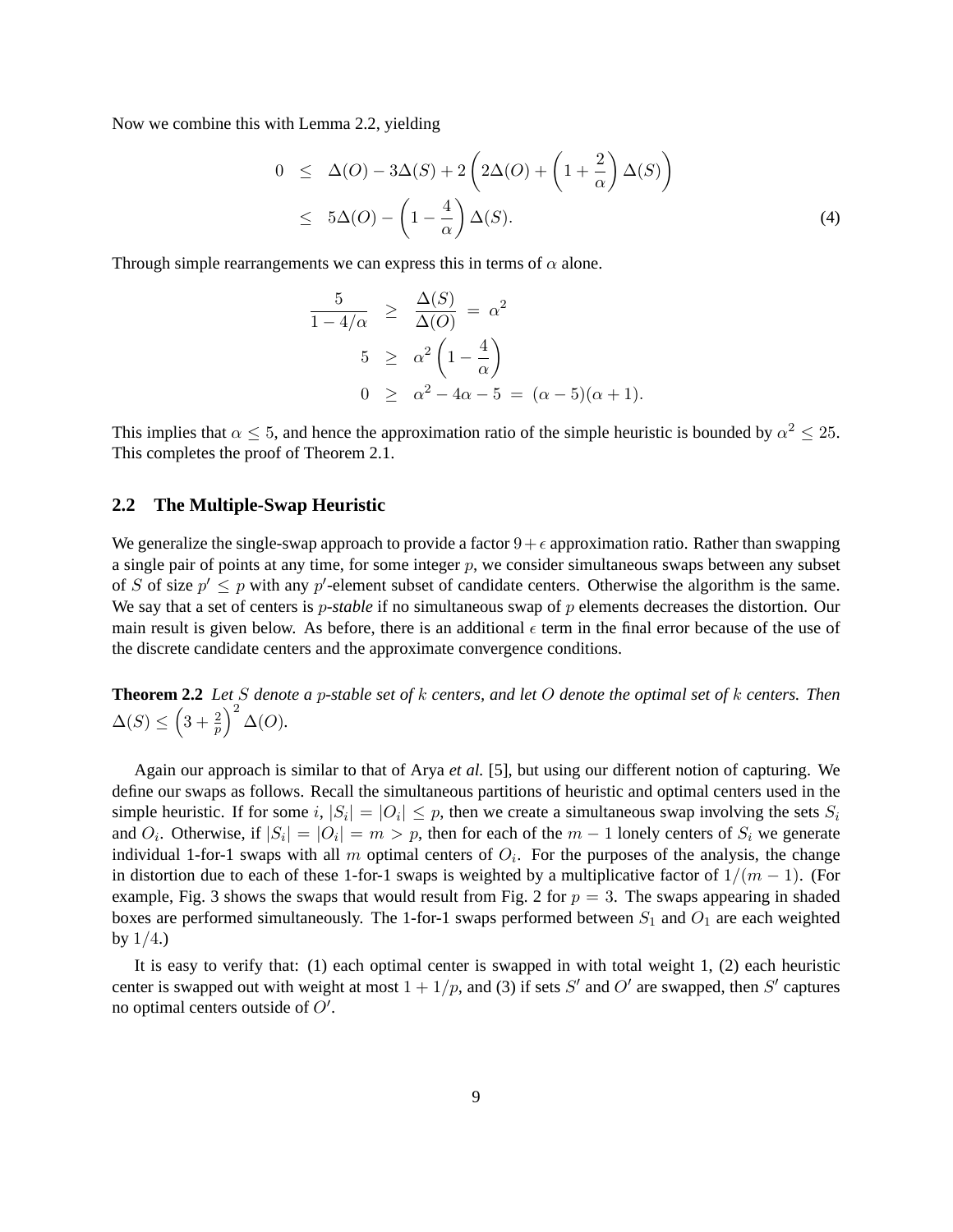

Fig. 3: Swaps for  $p = 3$ . Shaded regions indicate swaps that are performed simultaneously.

The analysis proceeds in the same manner as the simple case. Because of the replacement of the factor 2 with  $(1 + 1/p)$ , the inequalities in the proof of Lemma 2.2 now become

$$
0 \leq \sum_{q \in P} (\Delta(q, o_q) - \Delta(q, s_q)) + \left(1 + \frac{1}{p}\right) \sum_{q \in P} (\Delta(q, s_{o_q}) - \Delta(q, s_q))
$$
  

$$
0 \leq \Delta(O) - \left(2 + \frac{1}{p}\right) \Delta(S) + \left(1 + \frac{1}{p}\right) R.
$$

The analysis and the definition of  $\alpha$  proceed as before, and Eq. (4) becomes

$$
0 \leq \Delta(O) - \left(2 + \frac{1}{p}\right) \Delta(S) + \left(1 + \frac{1}{p}\right) \left(2\Delta(O) + \left(1 + \frac{2}{\alpha}\right) \Delta(S)\right)
$$
  

$$
\leq \left(3 + \frac{2}{p}\right) \Delta(O) - \left(1 - \frac{2}{\alpha}\left(1 + \frac{1}{p}\right)\right) \Delta(S).
$$

Again, by rearranging and expressing in terms of  $\alpha$  we have

$$
\frac{3 + (2/p)}{1 - (2/\alpha)(1 + 1/p)} \ge \frac{\Delta(S)}{\Delta(O)} = \alpha^2
$$
  

$$
0 \ge \alpha^2 - 2\alpha \left(1 + \frac{1}{p}\right) - \left(3 + \frac{2}{p}\right)
$$
  

$$
\ge \left(\alpha - \left(3 + \frac{2}{p}\right)\right)(\alpha + 1).
$$

This implies that  $\alpha \leq 3 + 2/p$ , and hence the approximation ratio of the general heuristic is  $\alpha^2$ , which approaches 9 as p increases.

# **3 A Tight Example**

It is natural to ask whether the factor 9 is the correct approximation factor for swap-based heuristics, or whether it arises from some slackness in our analysis. In this section we provide evidence that this is probably close to the correct factor assuming an algorithm based on performing a fixed number of swaps. We show that for any  $p$ , there is a configuration of points in a sufficiently high dimensional space such that the p-swap heuristic achieves a distortion that is  $(9 - \epsilon)$  times optimal. This example has the nice property that it is centroidal. This implies that it is also a local minimum for Lloyd's algorithm. Hence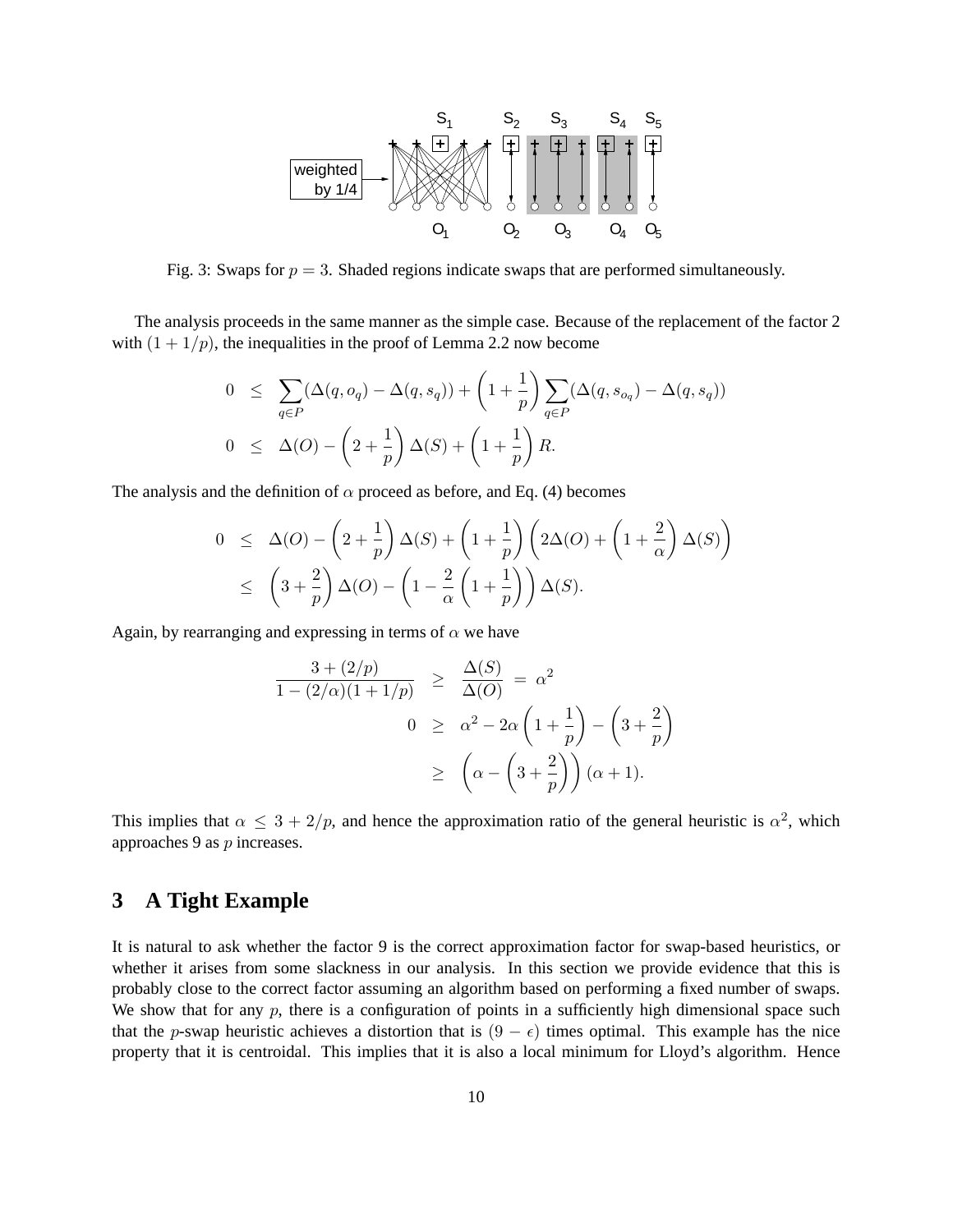neither the swap heuristic (assuming swaps with optimal centers) nor Lloyd's algorithm would be able to make further progress. We make the assumption that centers may only be placed at a given discrete set of candidate locations. This candidate set is reasonable in that it contains an  $\epsilon$ -approximately optimal solution. Overcoming this assumption would imply that the entire analysis method would somehow need to be generalized to handle swaps with points other than the optimal centers.

Arya *et al.* [5] presented a tight example for their heuristic in a metric space. However, their example cannot be embedded in Euclidean space of any dimension and does not even allow centers to be placed at data points. Our approach is quite different.

**Theorem 3.1** *Given* p and  $\epsilon > 0$ , there exists an integer k, a dimension d, a finite set of points  $P \in \mathbb{R}^d$ , a *finite set of candidate centers* C, and a set  $S \subseteq C$  of k centers, such that the following hold.

- *(i)*  $C$  *contains an*  $\epsilon$ *-approximately optimal solution.*
- *(ii)* S *is* p*-stable.*
- $(iii)$  ∆(S) ≥ (9  $\epsilon$ )∆(O)*, where* O *is the optimal k-means solution.*

In the rest of this section we provide a proof of this theorem. Let  $d$  (dimension) and  $N$  be even integer parameters to be specified later. Our framework consists of a large d-dimensional integer grid,  $G = \{0, 1, \ldots, N - 1\}^d$ . To avoid messy boundary issues, we may assume that the grid is a topological d-dimensional torus, by taking indices modulo  $N$ . For  $N$  sufficiently large, this torus may be embedded in  $(d+1)$ -space, so that distances from each embedded grid point to the embedded image of its grid neighbors is arbitrarily close to 1. Thus the local neighborhoods of all the grid points are identical.

The grid points are d-dimensional integer vectors, where each coordinate is in  $\{0, 1, \ldots, N - 1\}$ . The points of G are labeled even or odd, depending on the parity of the sum of coordinates. Consider a parameter  $x, 0 < x < 1/2$ , to be fixed later. Let  $T(x)$  be the following set of 2d points displaced at a distance  $+x$  and  $-x$  from the origin along each of the coordinate axes.

$$
(\pm x, 0, 0, \ldots, 0), (0, \pm x, 0, \ldots, 0), \ldots, (0, 0, 0, \ldots, \pm x).
$$

The data set P consists of the union of translates of  $T(x)$  each centered about an even grid point. (See Fig. 4.) Thus,  $n = dN^d$ . We set  $k = n/(2d)$ . It is easy to see that the optimal solution O consists of k centers placed at the even grid points. The neighborhood of each center of  $O$  consists of  $2d$  points, each at distance x. Consider a solution  $S$  consisting of  $k$  points placed at each of the odd grid points. The neighborhood of each point of S consists of 2d points at distance  $1 - x$ .

Each optimal center has a neighborhood of 2d points at distance x, and each heuristic center has a neighborhood of 2d points at distance  $(1 - x)$ . Thus we have

$$
\frac{\Delta(S)}{\Delta(O)} = \frac{(1-x)^2}{x^2}.
$$

We argue below that by choosing  $x = 1/(4 - p/d)$ , no p-swap involving points of S and C can improve the distortion. By making  $d$  sufficiently large relative to  $p$ , this implies that the approximation ratio is arbitrarily close to  $(3/4)^2/(1/4)^2 = 9$ , as desired.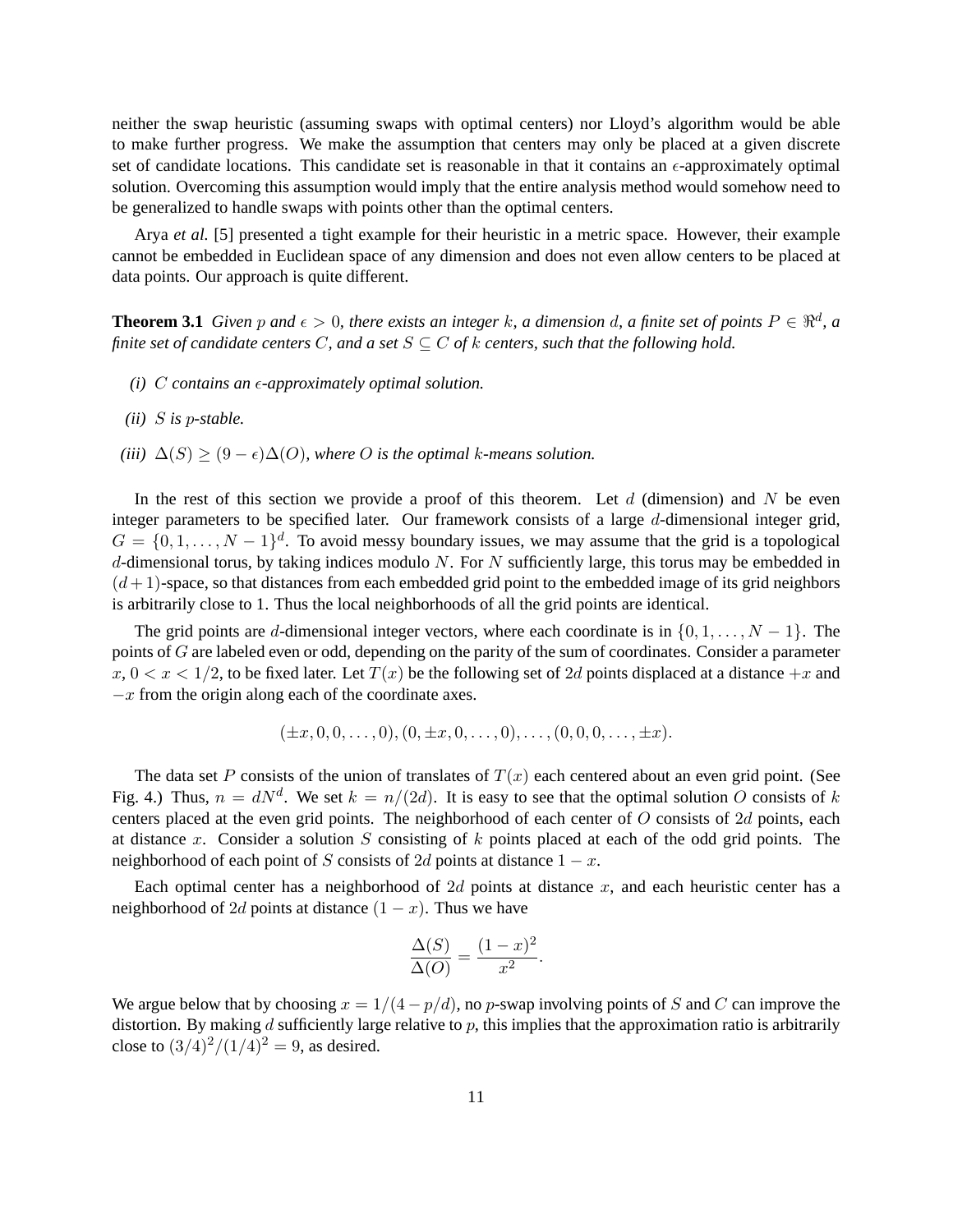

Fig. 4: Example of the lower bound in the plane. Black circles are the data points, hollow circles denote the optimal centers, and crosses denote the heuristic centers.

To show that no  $p$ -way swap improves the distortion, consider any simultaneous swap between two  $p$ element subsets  $S'$  and  $O'$  of heuristic and optimal centers, respectively. Because the optimal neighborhoods are disjoint and each contains  $2d$  points, the change in distortion due to assigning these points to their new optimal center is

$$
2dp(x^{2} - (1 - x)^{2}) = 2dp(2x - 1).
$$

No other points are assigned to a closer center.

Now consider the 2dp neighbors of heuristic centers that have now been removed. These data points must be reassigned to the nearest existing center. After performing the swap, there are at most  $p<sup>2</sup>$  pairs  $\langle s, o \rangle$ , where  $s \in S$  and  $o \in O$ , such that s and o are adjacent to each other in the grid. For these points no additional reassignment is needed because the point has been moved to its optimal center. For the remaining neighbors of the heuristic centers, of which there are at least  $2dp - p^2$ , we need to reassign each to a new exercise of the neuristic centers, or which there are at least  $\angle ap - p$ , we need to reassign each to a new<br>center. The closest such center is at distance  $\sqrt{1 + x^2}$ . Hence the change in distortion due to reassignment<br>is a is at least

$$
(2dp - p2)((1 + x2) - (1 - x)2) = 2dp\left(1 - \frac{p}{2d}\right)2x.
$$

Combining these two, the total change in distortion is at least

$$
2dp\left(2x-1+\left(1-\frac{p}{2d}\right)2x\right) = 2dp\left(\left(2-\frac{p}{2d}\right)2x-1\right).
$$

This is nonnegative if we set  $x = 1/(4 - p/d)$ , and hence the p-swap heuristic cannot make progress on this example. This establishes Theorem 3.1.

### **4 Analysis of Well-Spread** k**-Tuples**

In the introduction we pointed out that Matousek presented an asymptotically efficient  $\epsilon$ -approximation to the k-means problem, under the assumption that k, d and  $\epsilon$  are fixed constants [32]. Although this is a very important theoretical result, the constant factors arising in this algorithm are too large to be of practical value, unless  $k$  is very small. This raises the question of whether these large constant factors are merely an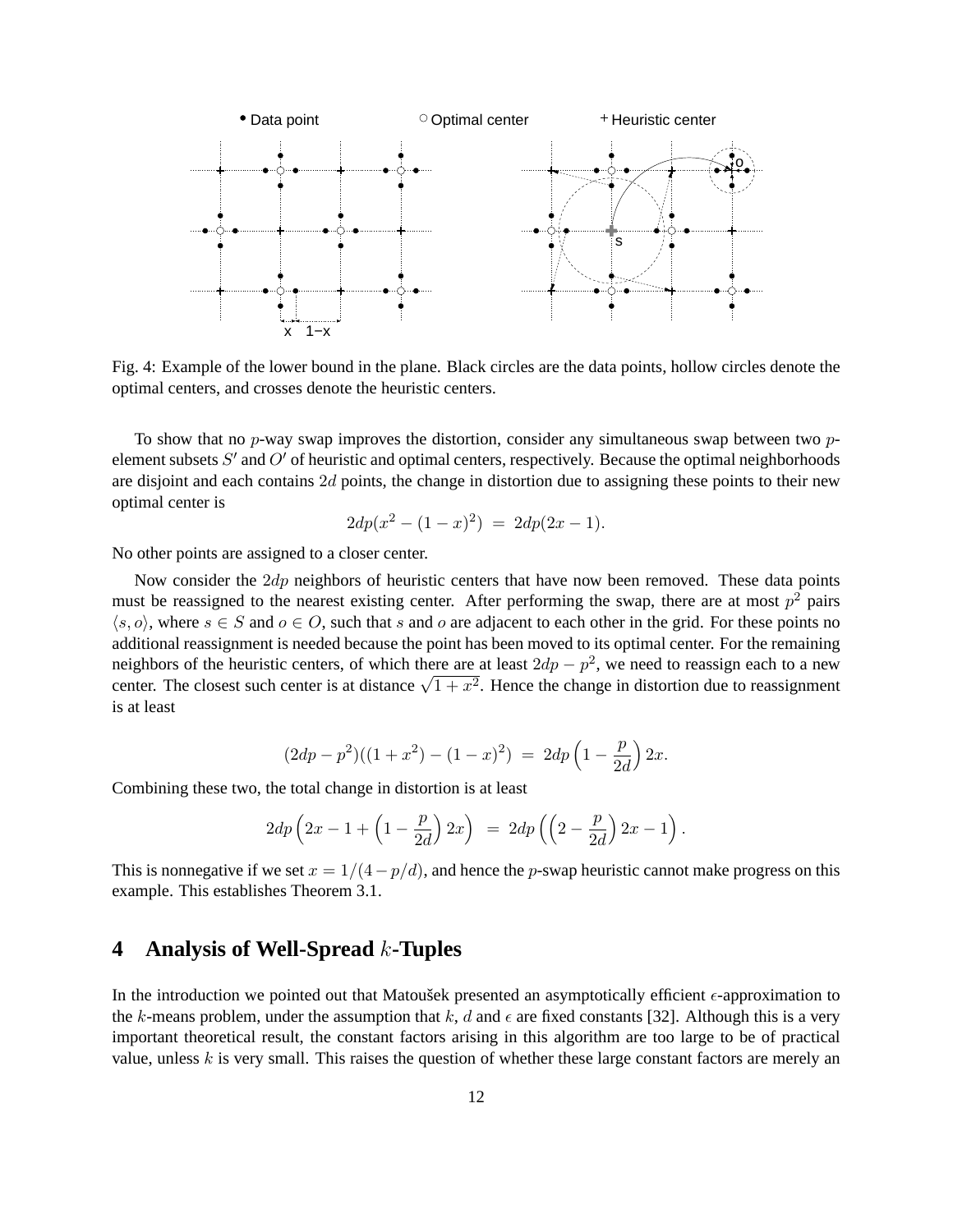artifact of the analysis, or whether they are, in some sense, an inescapable consequence of the approach. In this section, we will argue that the latter is the case.

Let us begin with an overview of the essential elements of Matoušek's algorithm. First, recall that a set of candidate centers is called an *-approximate centroid set* if, by restricting the selection of centers to this set, the average distortion is larger by a factor of at most  $(1 + \epsilon)$ . Matousek shows that given *n* points in  $\mathbb{R}^d$ , such a set of size  $m = O(n\epsilon^{-d}\log(1/\epsilon))$  can be computed efficiently. Given such a set the algorithm proceeds by selecting a judicious subset of k-tuples from these candidate points, and argues that one of these subsets provides the desired approximate solution to the  $k$ -means problem. Given a real number  $r$  and two point sets  $Y \subset X$ , the set Y is r-isolated in X if every point in  $X \setminus Y$  is at distance at least  $r \cdot diam(Y)$  from Y. A set X is  $\epsilon$ -well-spread if there is no proper subset of X of two or more points that is  $(1/\epsilon)$ -isolated in X. Matousek shows that, given a set of m points in  $\mathbb{R}^d$ , an  $\epsilon$ -well-spread set of k-tuples of size  $O(m\epsilon^{-k^2d})$ can be computed efficiently, and that restricting attention to such  $k$ -tuples produces an  $\epsilon$ -approximation. Applying this procedure to the set of candidate points produces the desired approximation.

Of course, the constant factors suggested above are well beyond the bounds of practicality, but might a smaller set suffice? We will prove a lower bound on the number of well-spread k-tuples that would need to be generated in order to guarantee a relative error of  $\epsilon$ . Our analysis is based on a *locality assumption* that the choice of candidate centers is based only on the local distribution of the points, and has no knowledge of which cluster each point belongs to in an optimal clustering. This assumption is satisfied by any reasonable selection algorithm, including Matoušek's algorithm.

**Theorem 4.1** *There exists a configuration of points in the plane, such that if*  $\epsilon \leq 1/(3\sqrt{k})$ *, the number of* well spread k tuples that need to be tested by Matoušek's algorithm is at least  $(2/\epsilon)^k$ *well-spread* k-tuples that need to be tested by Matoušek's algorithm is at least  $(2/\epsilon)^k$ .

Our approach is to present a configuration of points in the plane and argue that, in order to achieve a relative error that is less than  $\epsilon$ , the points of the candidate centroid set must be sampled with a certain minimum density. This in turn provides a lower bound on the size of the candidate centroid set, and on the number of well-spread k-tuples.

Our analysis assumes that  $k$  is a perfect square and that the points lie in a 2-dimensional square domain Our analysis assumes that  $k$  is a perfect square and that the points he in a 2-dimensional square domain of size  $\sqrt{k} \times \sqrt{k}$ , which is subdivided into a grid of k pairwise disjoint unit squares. (See Fig. 5(a).) Points are distributed identically within each of these squares. Consider any unit square. Let  $T$  be a closed square of side length 1/7 centered at the midpoint of the unit square. (The factor 1/7 is rather arbitrary, and only affects the constant factor in the analysis. We assume this value is independent of  $\epsilon$ .) The points of this unit square are placed uniformly along the boundary of a square  $S$  of side length  $5/7$  that is centered at an arbitrary point of z within T. (See Fig. 5(b).) It is easy to see that for large n, the optimal k-means solution involves placing one center in each unit square at the center point z.

For the purposes of producing a lower bound, it suffices to limit consideration to candidate points lying within T. By our locality assumption, the candidate selection algorithm cannot know the location of the optimum center, and, since the distribution of points surrounding  $T$  looks about the same to every point of  $T$ , the candidate selection process can do no better than select points uniformly throughout  $T$ . Let us assume that the candidate points  $C$  are taken to be the vertices of a square grid of side length  $x$ , where the value of x will be derived below. See Fig.  $5(c)$ . (The exact pattern of candidates is not important for our proof, only the assumption of uniformity.) By adjusting the location of  $z$  within  $T$ , we can place  $z$  so that the closest candidate center z' to z is at a squared distance of  $2(x/2)^2 = x^2/2$  from z. By applying Lemma 2.1 (where z plays the role of c, and  $z'$  plays the role of  $c'$ ), it follows that the absolute increase in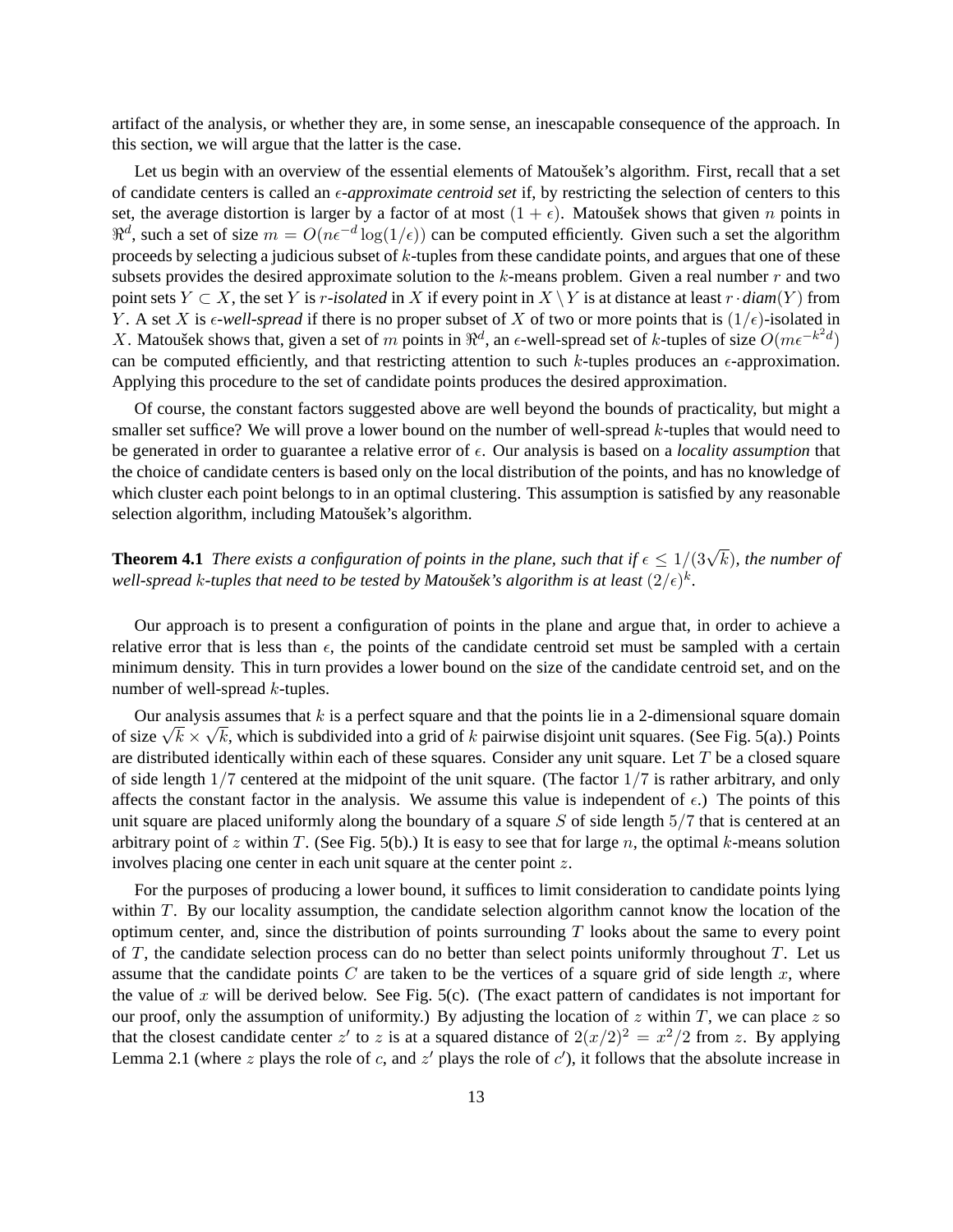

Fig. 5: Analysis of the number of well-spread  $k$  tuples.

the average squared distortion is equal to the squared distance between z and z' which is,  $x^2/2$ . To derive the relative error, we first need to compute the expected optimal average distortion. Since the points are uniformly distributed along  $S$ 's boundary, and assuming that  $n$  is large, we can estimate this by integrating the squared distance from each point on the boundary of  $S$  to the center of  $S$ . Straightforward calculations show this to be  $(4/3)(5/14)^2 \le 1/4$ . Therefore, in order to achieve a relative approximation error of  $\epsilon$ , we require that  $x^2/2 \le \epsilon/4$ , that is,  $x \le \sqrt{\epsilon/2}$ . From this it follows that the number of candidate points in T must be at least  $1/x^2 = 2/\epsilon$ . (This lower bound is much smaller than Matoušek's upper bound because our assumption that points are uniformly distributed allows us to ignore  $n$  altogether.)

Now, consider any k-tuple formed by selecting any one candidate from each of the candidate sets of the unit squares. We claim that each such set is  $\epsilon$ -well-spread, for all sufficiently small  $\epsilon$ . The closest that two candidate points can be is  $6/7$ , and the farthest they can be is at most  $2\sqrt{k}$ . Thus any subset of two or<br>more points has a diameter of at least  $6/7$  and the next closest point is at most a distance of  $2\sqrt{k}$  away. I more points has a diameter of at least  $6/7$ , and the next closest point is at most a distance of  $2\sqrt{k}$  away. It follows that if  $(2\sqrt{k}) \le 6/(7\epsilon)$  any such k tuple is  $\epsilon$  well spread. This is satisfied given our hypoth follows that if  $(2\sqrt{k}) \le 6/(7\epsilon)$ , any such k-tuple is  $\epsilon$ -well-spread. This is satisfied given our hypothesis that  $\epsilon \le 1/(2\sqrt{k})$ . Thus the number of such k-tuple is  $\epsilon$ -well-spread. This is satisfied given our hypothe that  $\epsilon \leq 1/(3\sqrt{k})$ . Thus, the number of such k-tuple is  $\epsilon$ -wen-spread. This is satisfied given our hypothesis that  $\epsilon \leq 1/(3\sqrt{k})$ . Thus, the number of such k-tuples that the algorithm needs to test, in order to guara an  $\epsilon$  relative error in the average distortion for this 2-dimensional example is at least  $(2/\epsilon)^k$ . This completes the proof.

## **5 Experimental Results**

Given the relatively high approximation factors involved and the tight example, an important question is whether the swap-based heuristics perform well enough to be of practical value. In this section we argue that indeed these heuristics can be of significant value, especially if applied in conjunction with a locally optimal heuristic such as Lloyd's algorithm.

It is quite easy to see why such a merger is profitable. As mentioned earlier, Lloyd's can get stuck in local minima. One common approach for dealing with this is to run this algorithm repeatedly with different random starting sets. In contrast, the swap heuristic is capable of moving out of a local minimum, but it may take very long to move near to a local minimum. By alternating between the two methods, we have a simple heuristic that takes advantage of both methods' strengths. This is similar in spirit to methods based on simulated annealing [26], but without the complexities of defining temperature schedules and with the advantage of provable performance guarantees.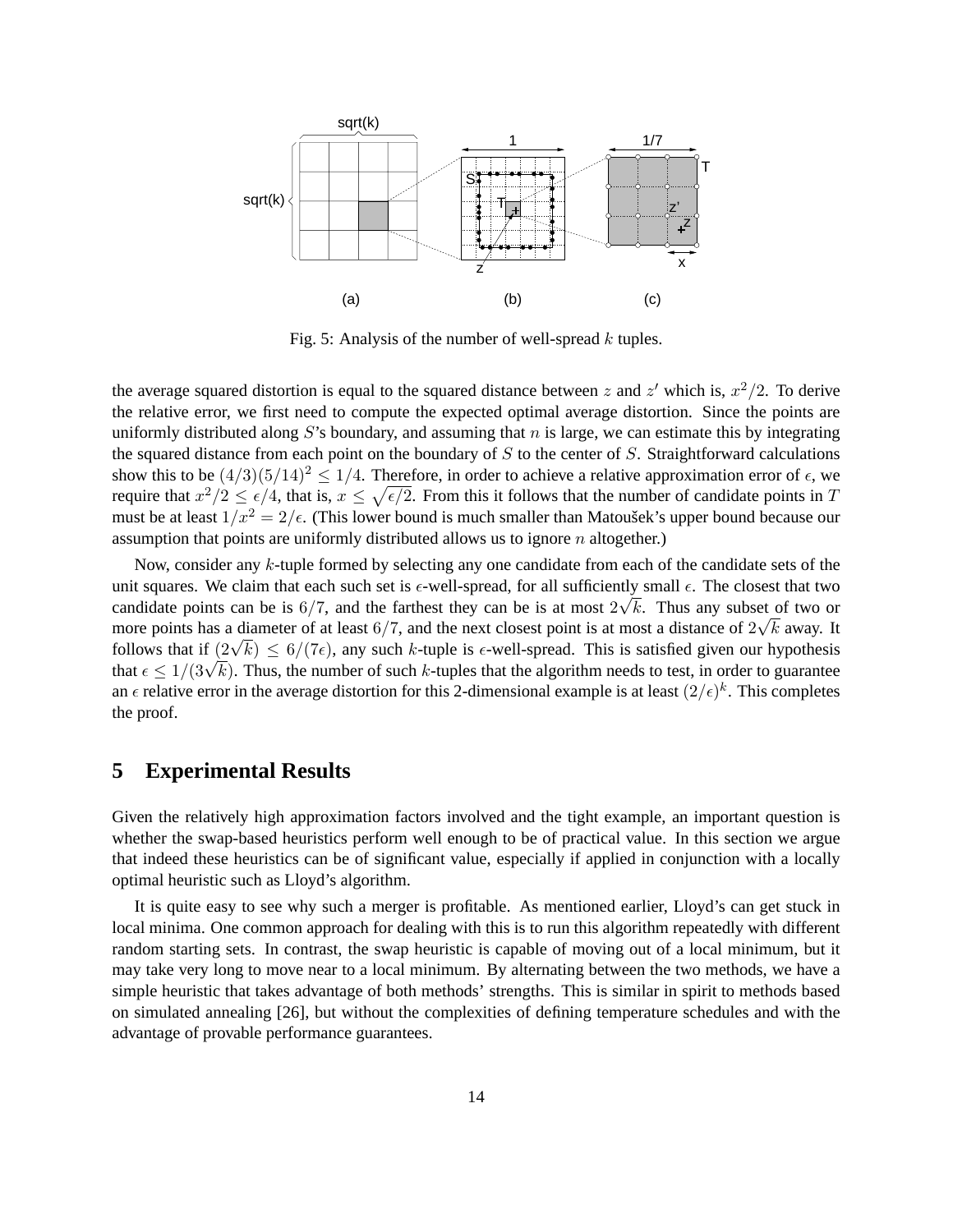Our implementation of the swap heuristic differs from the description in this paper in a couple of respects. First, we sampled pairs for swapping randomly, rather than applying some systematic enumeration. This allows the heuristic to be terminated at any point. Also, rather than performing  $p$  swaps simultaneously, our heuristic performs swaps one by one. After each individual swap, we compute the change in distortion. If the distortion decreases after any one swap, we stop immediately, without completing the full sequence of  $p$ swaps. This was done so that any improvement that arises from a swap is not undone by a subsequent swap.

One other difference involves the selection of candidate centers. We did not explicitly construct an  $\epsilon$ approximate centroid set as in Matousek's algorithm [32]. Since the size of such a set is  $O(\epsilon^{-d} n \log(1/\epsilon))$ , storing such a set in higher dimensions is not practical. Instead, we implemented a procedure that is designed to simulate Matoušek's scheme but samples candidate centers on demand. The original points are stored in a kd-tree, in which each leaf node contains one data point. Each node of the tree is associated with an axisaligned hyper-rectangle, called its *cell*, which contains all the descendent data points. We generate a node of the tree at random. If this is a leaf node, we sample the associated point that is stored in this node. If this is an internal node, we consider the factor-3 expansion of its cell, and sample a point uniformly at random from this expanded cell. In this way, about half the candidate points are sampled randomly from the data set (when a leaf node is sampled), and otherwise they are just points in  $\mathbb{R}^d$ .

For purposes of comparison, we also implemented a common variant of Lloyd's algorithm, called *iterated Lloyd's*. In this heuristic, centers are chosen randomly, and some number of stages of Lloyd's algorithm are performed. Recall that each stage consists of computing the neighborhood of each center point, and then moving each center point to the centroid of its neighborhood. Stages are repeated until the following convergence condition is satisfied: over three consecutive stages, the average distortion decreases by less than 10%. We call such a sequence of stages a *run*. After each run, a new random set of centers is generated and the process is repeated until the total number of stages exceeds a prespecified bound. The centers producing the best distortion are saved.

Finally, we implemented a *hybrid heuristic*, which is combination of the swap heuristic with iterated Lloyd's algorithm. This heuristic augments the swap step by first applying one step of the swap heuristic and then follows this with one run of Lloyd's algorithm, as described in the previous paragraph.

The programs were written in  $C_{++}$ , compiled with  $g_{++}$ , and run on a Sun Ultra 5 workstation. We considered the following two synthetic distributions.

- **ClusGauss:** The data consist of  $n = 10,000$  points in  $\mathbb{R}^3$ , which were generated from a distribution consisting of  $k$  clusters of roughly equal sizes, with centers uniformly distributed in a cube of side length 2. The points of each cluster are drawn from a multivariate Gaussian distribution centered at the cluster center, where each coordinate has a given standard deviation  $\sigma$ . We considered  $k \in \{25, 50, 100\},\$ and  $\sigma = 0.05$ .
- **MultiClus:** The data consist of  $n = 10,000$  points in  $\mathbb{R}^3$ , which were generated from a distribution consisting of  $k$  multivariate Gaussian clusters of various sizes and standard deviations. Again cluster centers were sampled uniformly from a cube of side length 2. The cluster sizes are powers of 2. The probability of generating a cluster of size  $2^i$  is  $1/2^i$ . The coordinate standard deviation for a cluster of size m is 0.05/ $\sqrt{m}$  implying that each cluster has roughly the same total distortion. We considered probability of generating a cluster of size 2 is  $1/2$ . The coordinate standard deviation for a cluster of size m is  $0.05/\sqrt{m}$ , implying that each cluster has roughly the same total distortion. We considered  $k \in [50, 10$  $k \in \{50, 100, 500\}.$

The MultiClus distribution was designed to be a adversary for clustering methods based on simple random sampling. Because most of the points belong to a constant number of the clusters, random sampling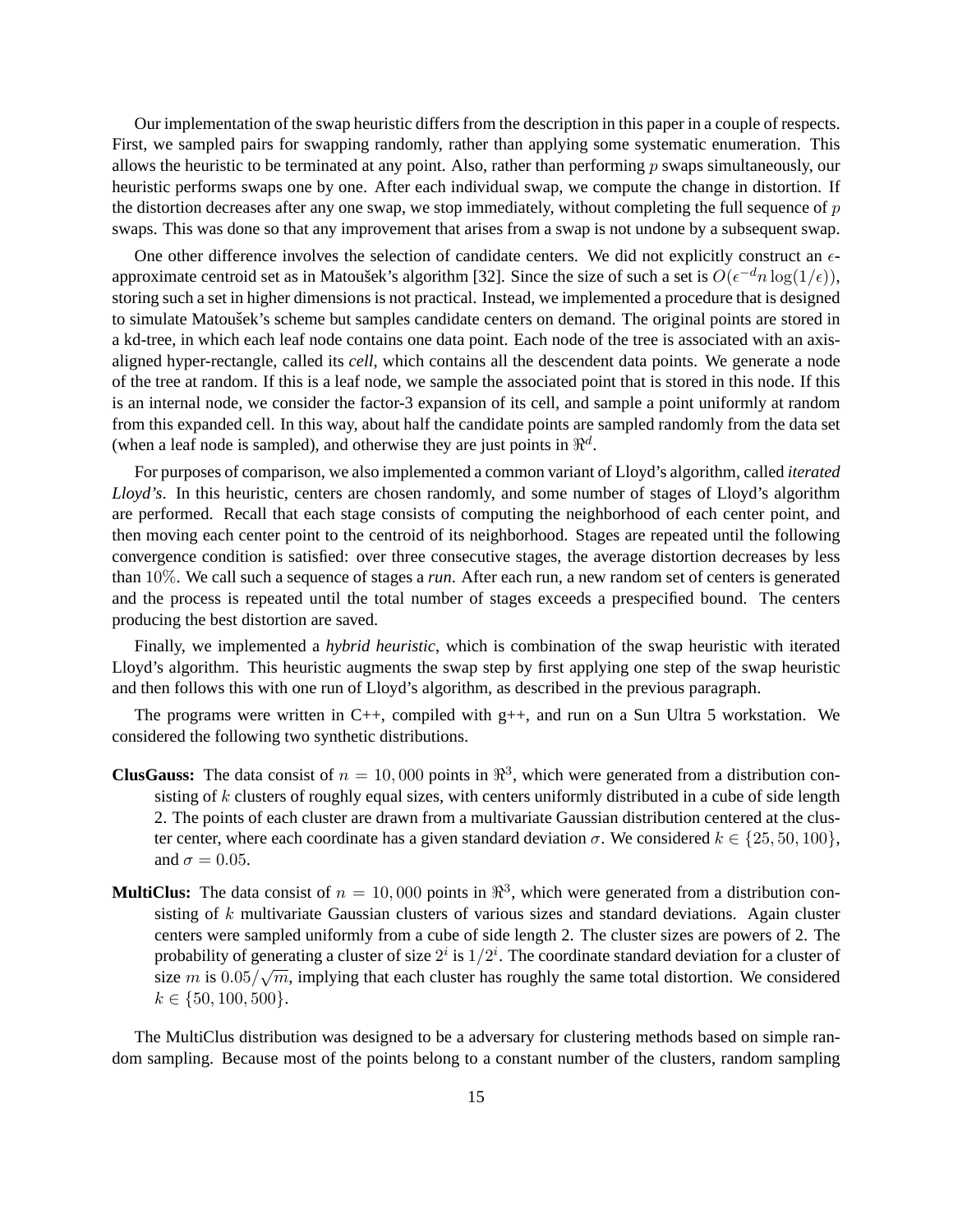will tend to pick most of the centers from these relatively few clusters.

We also ran experiments on the following data sets taken from standard applications of k-means in vector quantization and pattern classification.

- **Lena22 and Lena44:** These were taken from an application in image compression through vector quantization. The data were generated by partitioning a  $512 \times 512$  gray-scale Lena image into 65,536  $2 \times 2$ tiles. Each tile is treated as a point in a 4-dimensional space. Lena44 was generated using  $4 \times 4$  tiles, thus generating 16,384 points in 16-dimensional space. We considered  $k \in \{8, 64, 256\}$ .
- **Kiss:** This is from a color quantization application. 10,000 RGB pixel values were sampled at random from a color image of a painting "The Kiss" by Gustav Klimt. This resulted in 10,000 points in 3-space. We considered  $k \in \{8, 64, 256\}.$
- **Forest:** This data set came from the UCI Knowledge Discovery in Databases Archive. The data set relates forest cover type for  $30 \times 30$  meter cells, obtained from the US Forest Service. The first 10 dimensions contain integer quantities, and the remaining 44 are binary values (mostly 0's). We sampled 10,000 points at random from the entire data set of 581,012 points in dimension 54. We considered  $k \in$  $\{10, 50, 100\}.$

For all heuristics the initial centers were taken to be a random sample of the point set. For the sake of consistency, for each run the various heuristics were started with the same set of initial centers. Each time the set of centers is changed, the distortion is recomputed. The combination of modifying the set of centers and recomputing distortions is called a *stage*. We measured convergence rates by tracking the lowest distortion encountered as a function of the number of stages executed. We also computed the average CPU time per stage. We use the filtering algorithm from [24] for computing distortions for all the heuristics. The results in each case were averaged over five trials having different random data points (for the synthetic examples) and different random initial centers. We ran the swap heuristic for  $p \in \{1, 2\}$  swaps. Because they lack a consistent termination condition, all heuristics were run for 500 stages.

#### **5.1 Comparison of Convergence Rates**

In order to compare the quality of the clustering produced by the various heuristics, we ran each heuristic for 500 stages and plotted the best average distortion after each stage. These plots are shown in Fig. 6 for the ClusGauss, MultiClus and Lena44 data sets.

A number of observations can be made from these plots. After a small number of stages both iterated Lloyd's and the hybrid algorithms converged rapidly. However, after this initial start the iterated Lloyd's algorithm rarely makes significant gains in distortion. The problem is that this algorithm begins each run with an entirely new set of random centers, without accounting for which centers were well placed and which were not. In contrast, the swap heuristics tend to converge very slowly, and even after 500 stages they do not surpass the progress that the iterated Lloyd's algorithm makes in its first 10–50 stages. Since these heuristics do not use Lloyd's algorithm for descending to a local minimum, their gains occur only through the relatively slow process of making good random choices. As expected, the hybrid method does best of all. It has the same rapid initial convergence as with the iterated Lloyd's algorithm, but through repeated swaps, it can transition out of local minima. For most of the real data sets, the hybrid method and Lloyd's method produce very similar distortions. (This is not surprising, given the popularity of Lloyd's algorithm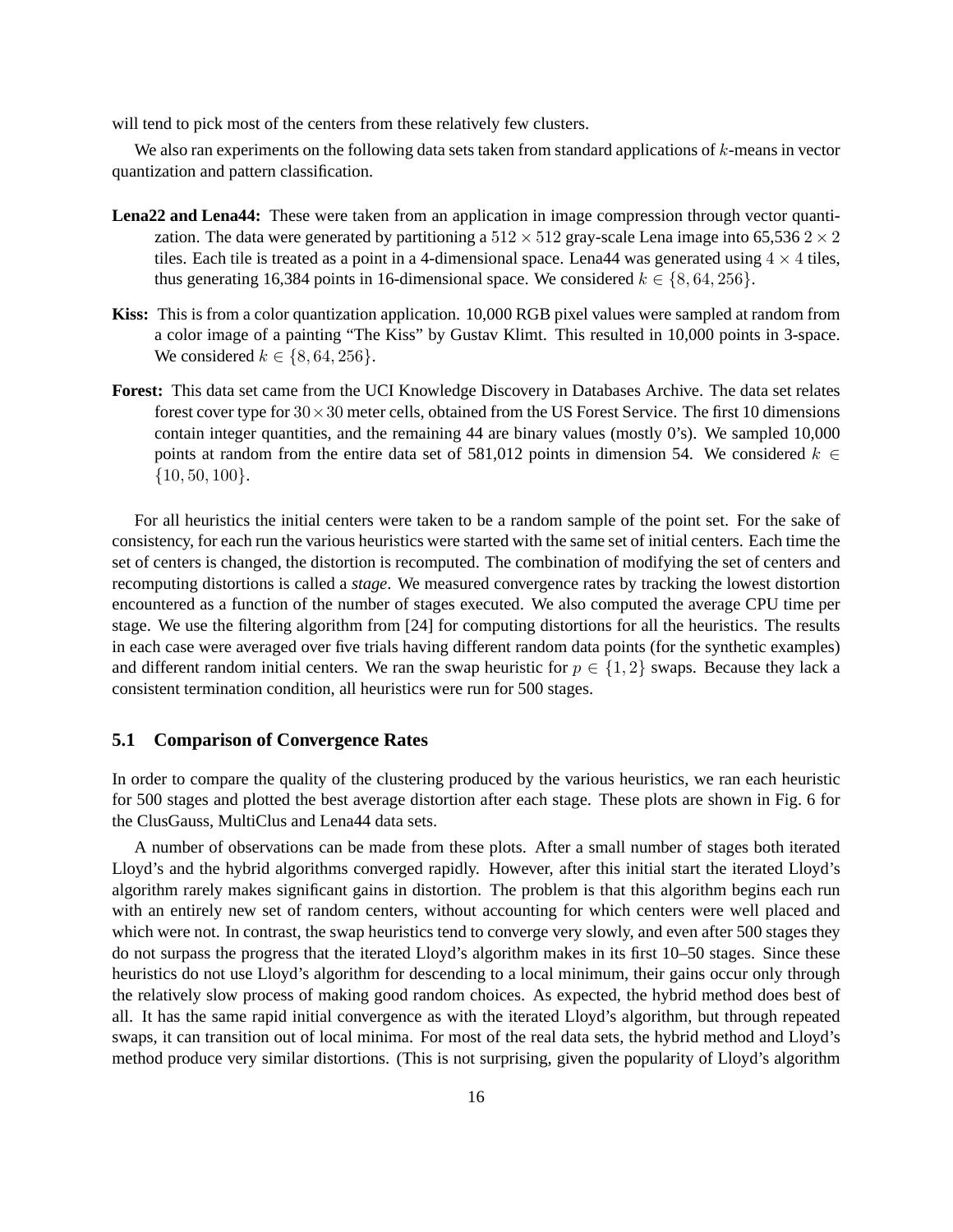

Fig. 6: Comparison of the average distortions versus number of stages of execution for ClusGauss ( $k = 50$ ), MultiClus ( $k = 100$ ), and Lena44 ( $k = 256$ ). Note that the y-axis is plotted on a log scale and does not start from 0.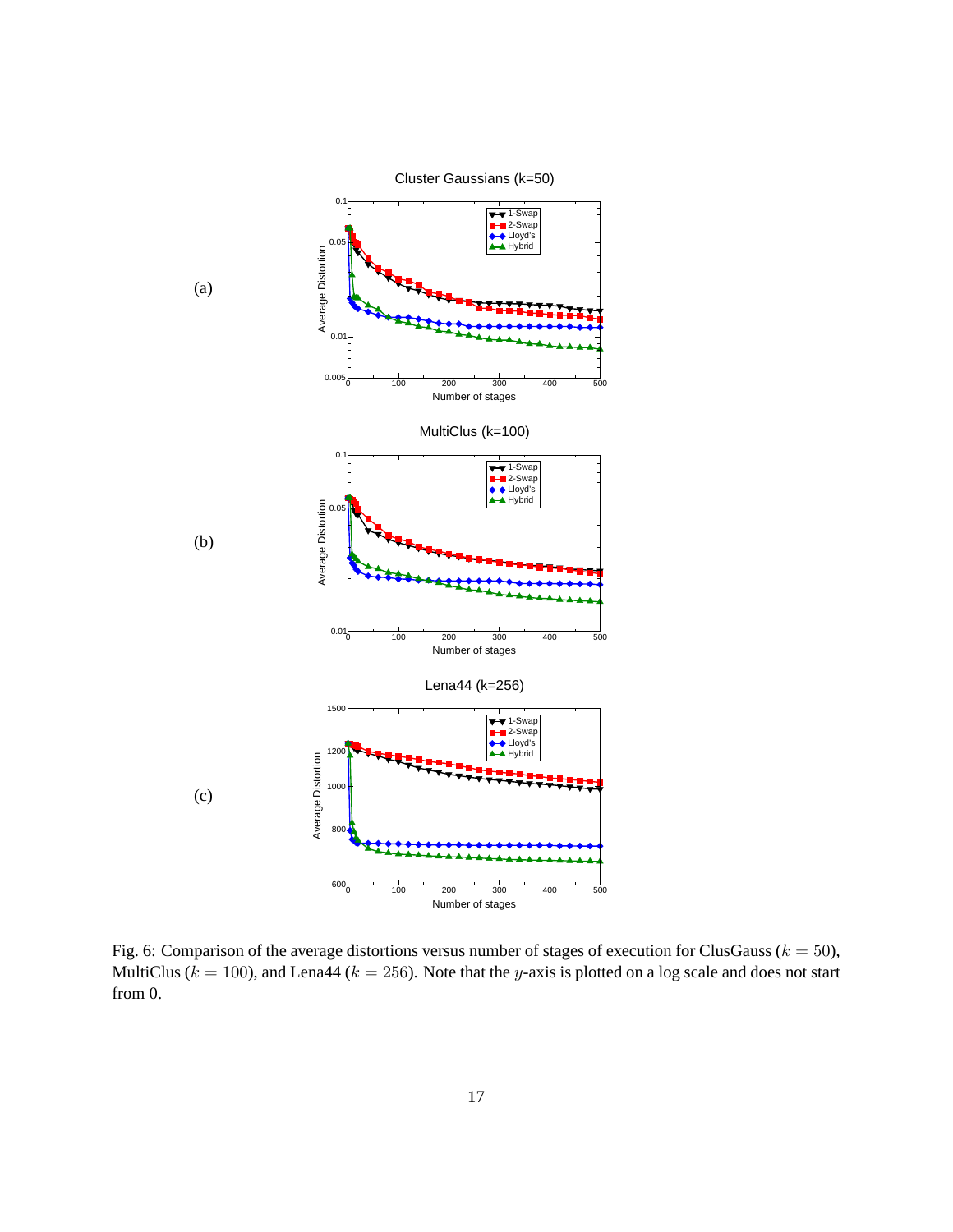over many years.) Nonetheless, we observed instances where the hybrid method performs significantly better than the iterated Lloyd's algorithm, and we never found it to perform significantly worse. The hybrid algorithm tends to outperform the iterated Lloyd's algorithm in instances involving large numbers of well separated clusters.

Our results comparing the performance on all the data sets is given in Table 1. It shows the best distortions at stages 50, 100, and 500, and CPU times. To facilitate comparison, single-swap and single-swap hybrid are given as percentage of increase relative to Lloyd's. (In particular, letting  $L$  and  $H$  denote the performance quantities for Lloyd's algorithm and another algorithm respectively, the listed percentage is  $100(H - L)/L$ .) The 2-swap heuristic performed very similarly to single-swap and is not shown here. Again, with respect to average distortions, the hybrid algorithm never performed significantly worse than the other heuristics, and sometimes performed significantly better. It is also interesting to observe that the hybrid method's running time is generally as good, if not better, than the other heuristics. Execution time will be discussed further in Section 5.2.

The fundamental question, which we cannot answer, is how good are these heuristics relative to the optimum. Because we do not know the optimal distortion, we can only compare one algorithm against another. In the case of the ClusGauss, however, it is possible to estimate the optimal distortion. In dimension 3, with  $k = 50$  and  $\sigma = 0.05$ , the expected squared distance from each generated data point is  $3\sigma^2 = 0.0075$ . After 500 iterations, the hybrid method achieved an average distortion of 0.00813, which is about 8.4% above the expected optimal value (see Fig. 6(a)). The relatively good performance of the hybrid algorithm relative to the other heuristics suggests that, at least for the relatively sets that we tested, the hybrid heuristic's performance is much closer to optimal than our proven approximation bounds would suggest.

#### **5.2 Parametric Analysis of Performance**

In order to better understand the performance of the various heuristics as a function of the parameters involved, we ran a number of experiments in which we varied the sizes of the various quantities. All experiments involved the ClusGauss distribution, where the number of clusters was adjusted to match the number  $k$  of centers computed. The parameters we varied included the number  $n$  of data points, the number k of centers, the dimension d, and the coordinate standard deviation  $\sigma$  for the Gaussian clusters. In each case we ran the heuristic for 500 iterations and recorded the running time in CPU seconds and the average distortion.

When varying the number k of centers or the dimension d, we also adjusted the value of  $\sigma$ , so that the clusters were similarly well separated. Recall that the cluster centers are uniformly distributed in a hypercube of side length 2. Intuitively, if we subdivide this hypercube into a grid of subcubes each of side length  $(2/k)^{1/d}$ , the expected number of clusters centers per subcube is exactly 1. Assuming an ideal situation in which each cluster center is located at the center of each subcube, this would imply an ideal separation distance of  $(2/k)^{1/d}$  between neighboring subcubes. To model this, we generated clusters with a coordinate standard deviation of  $c(2/k)^{1/d}$ , for some constant  $c < 1$ . Of course, some clusters will be more well separated than others due to random variations in the placement of cluster centers, but we felt that this adjustment would help better distinguish variations due solely to  $k$  and  $d$  from variations due to cluster separation.

One advantage of having moderately well separated clusters is that we can use the cluster variance as a rough estimate for the optimal distortion. As clusters tend to overlap, the optimum distortion will tend to be lower, since outlying points generated from one Gaussian cluster may be assigned to a closer center. In our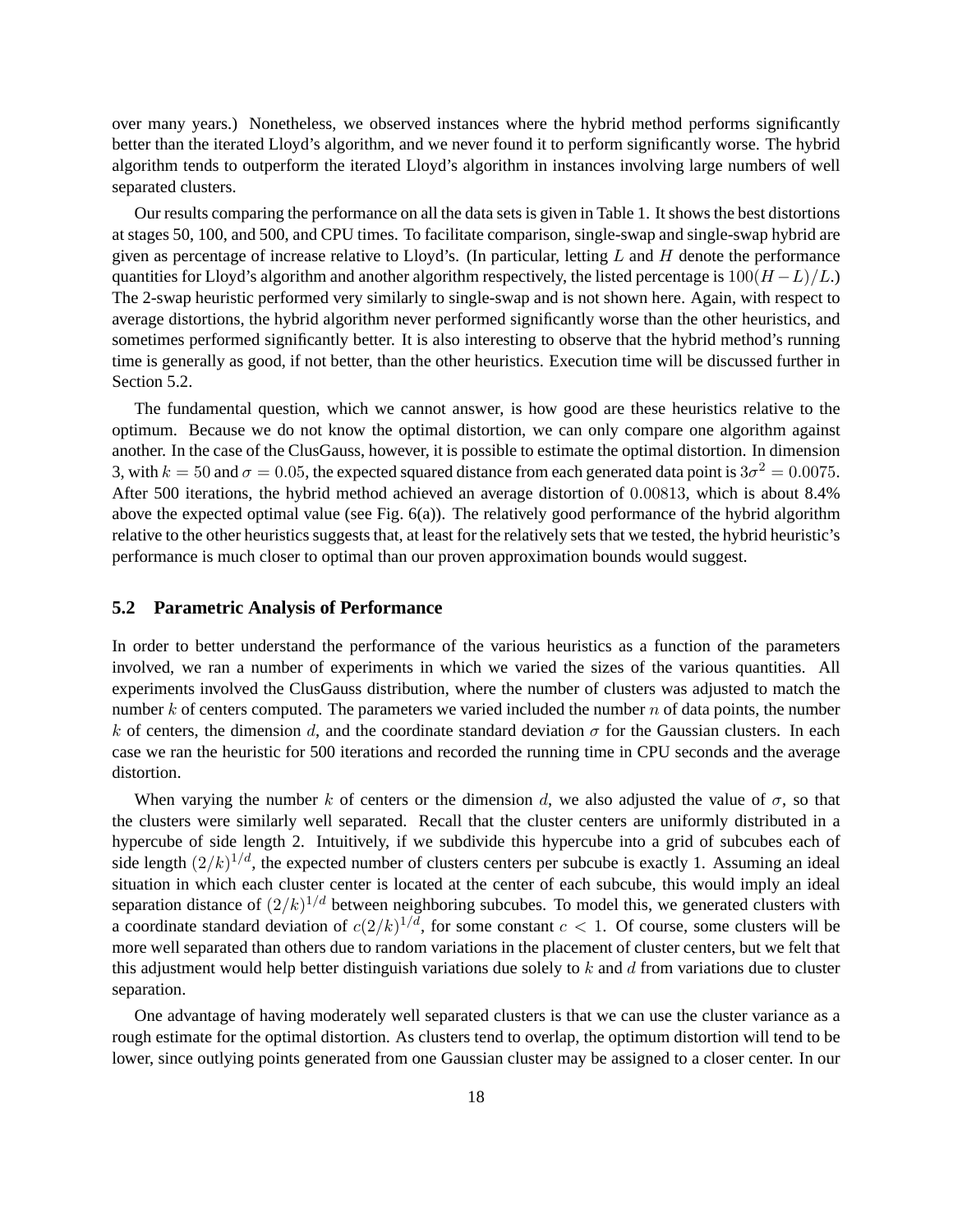Table 1: Summary of Experiments. Absolute values are indicated for Lloyd's algorithm, and the other values are given as a percentage of increase (positive) or decrease (negative) relative Lloyd's algorithm.

| DataSet                                     | k   | Method    | <b>Best Distortion</b> |           |           | Time/Stage |
|---------------------------------------------|-----|-----------|------------------------|-----------|-----------|------------|
| Size/Dim                                    |     |           | Stage 50               | Stage 100 | Stage 500 | (CPU sec)  |
| ClusGauss<br>$n = 10,000$<br>$d=3$          | 25  | Lloyd's   | 0.048834               | 0.045096  | 0.041236  | 0.00989    |
|                                             |     | $1$ -swap | 80.2%                  | 61.2%     | 41.3%     | $10.0\%$   |
|                                             |     | hybrid    | 2.3%                   | $-0.2%$   | $-7.6%$   | $-24.8%$   |
|                                             | 50  | Lloyd's   | 0.014546               | 0.013956  | 0.011758  | 0.01852    |
|                                             |     | 1-swap    | 131.6%                 | 92.3%     | 15.0%     | $-8.0\%$   |
|                                             |     | hybrid    | 15.7%                  | $-6.4%$   | $-30.9%$  | $-18.7%$   |
|                                             | 100 | Lloyd's   | 0.005953               | 0.005914  | 0.005868  | 0.03318    |
|                                             |     | 1-swap    | 141.7%                 | 104.2%    | 22.4%     | $-2.0%$    |
|                                             |     | hybrid    | 6.1%                   | $-0.6%$   | $-2.9%$   | 1.2%       |
| MultiClus<br>$n = 10,000$<br>$d=3$          | 50  | Lloyd's   | 0.036752               | 0.03633   | 0.03428   | 0.02437    |
|                                             |     | 1-swap    | 83.6%                  | 49.9%     | 11.1%     | $-15.1%$   |
|                                             |     | hybrid    | 1.5%                   | $-7.7%$   | $-16.6%$  | $-27.7%$   |
|                                             | 100 | Lloyd's   | 0.020258               | 0.01981   | 0.01839   | 0.03658    |
|                                             |     | 1-swap    | 100.5%                 | 68.5%     | 15.3%     | $-6.9%$    |
|                                             |     | hybrid    | 12.7%                  | 6.8%      | $-20.0%$  | $-18.5%$   |
|                                             | 500 | Lloyd's   | 0.004123               | 0.00393   | 0.00372   | 0.11064    |
|                                             |     | 1-swap    | 194.0%                 | 186.7%    | 102.7%    | 4.2%       |
|                                             |     | hybrid    | 4.2%                   | 2.3%      | $-13.3%$  | $-6.3%$    |
| Lena <sub>22</sub><br>$n = 65,536$<br>$d=4$ | 8   | Lloyd's   | 349.28                 | 342.48    | 339.62    | 0.07312    |
|                                             |     | 1-swap    | 26.6%                  | 21.7%     | 10.6%     | 1.7%       |
|                                             |     | hybrid    | 0.4%                   | 0.2%      | $-0.3%$   | 1.5%       |
|                                             | 64  | Lloyd's   | 107.82                 | 107.00    | 106.32    | 0.29192    |
|                                             |     | 1-swap    | 38.8%                  | 32.2%     | 16.5%     | $-1.0%$    |
|                                             |     | hybrid    | $-0.2%$                | $-1.9%$   | $-4.3%$   | $-7.6%$    |
|                                             | 256 | Lloyd's   | 56.35                  | 56.35     | 55.54     | 0.57020    |
|                                             |     | 1-swap    | 63.4%                  | 55.9%     | 33.8%     | 4.9%       |
|                                             |     | hybrid    | $-3.3%$                | $-5.8%$   | $-7.8%$   | $-8.5%$    |
| Lena44<br>$n = 16,384$<br>$d=16$            | 8   | Lloyd's   | 2739.2                 | 2720.0    | 2713.2    | 0.20412    |
|                                             |     | $1$ -swap | 20.2%                  | 11.4%     | 7.4%      | 4.6%       |
|                                             |     | hybrid    | 1.1%                   | 0.7%      | 0.0%      | 1.2%       |
|                                             | 64  | Lloyd's   | 1158.8                 | 1156.2    | 1150.4    | 1.19340    |
|                                             |     | 1-swap    | 40.9%                  | 34.8%     | 21.1%     | $-1.4%$    |
|                                             |     | hybrid    | $-0.9%$                | $-1.7%$   | $-3.5%$   | $-5.7%$    |
|                                             | 256 | Lloyd's   | 744.7                  | 742.7     | 734.2     | $-3.14580$ |
|                                             |     | 1-swap    | 60.2%                  | 57.5%     | 39.3%     | 7.7%       |
|                                             |     | hybrid    | $-3.5%$                | $-5.2%$   | $-7.7%$   | 20.3%      |
| <b>Kiss</b><br>$n = 10,000$<br>$d=3$        | 8   | Lloyd's   | 705.88                 | 703.50    | 693.56    | 0.01062    |
|                                             |     | 1-swap    | 34.9%                  | 20.5%     | 9.2%      | $-2.4%$    |
|                                             |     | hybrid    | 5.6%                   | 0.8%      | $-0.4%$   | $-2.5%$    |
|                                             | 64  | Lloyd's   | 156.40                 | 153.32    | 147.44    | 0.03528    |
|                                             |     | 1-swap    | 86.6%                  | 62.8%     | 20.7%     | 1.0%       |
|                                             |     | hybrid    | 1.9%                   | $-1.4%$   | $-7.0\%$  | $-6.2%$    |
|                                             | 256 | Lloyd's   | 60.71                  | 60.34     | 59.13     | 0.07621    |
|                                             |     | $1$ -swap | 85.2%                  | 76.4%     | 34.3%     | 1.8%       |
|                                             |     | hybrid    | $-0.2%$                | $-2.3%$   | $-11.0%$  | $-7.3%$    |
| Forest<br>$n = 10,000$<br>$d=54$            | 10  | Lloyd's   | 595040                 | 588860    | 587340    | 0.13722    |
|                                             |     | 1-swap    | 28.9%                  | 26.3%     | 19.5%     | $-1.4%$    |
|                                             |     | hybrid    | 0.7%                   | 0.8%      | $-0.7%$   | $-14.6%$   |
|                                             |     | Lloyd's   | 202980                 | 199360    | 198140    | 0.38842    |
|                                             | 50  | $1$ -swap | 56.6%                  | 46.4%     | 26.0%     | 7.2%       |
|                                             |     | hybrid    | $-0.3%$                | $-0.4%$   | $-3.7%$   | $-14.1%$   |
|                                             | 100 | Lloyd's   | 138600                 | 137800    | 136280    | 0.62256    |
|                                             |     | 1-swap    | 62.6%                  | 50.7%     | 28.0%     | 11.7%      |
|                                             |     | hybrid    | $-0.9%$                | $-2.1%$   | $-4.5%$   | $-10.5%$   |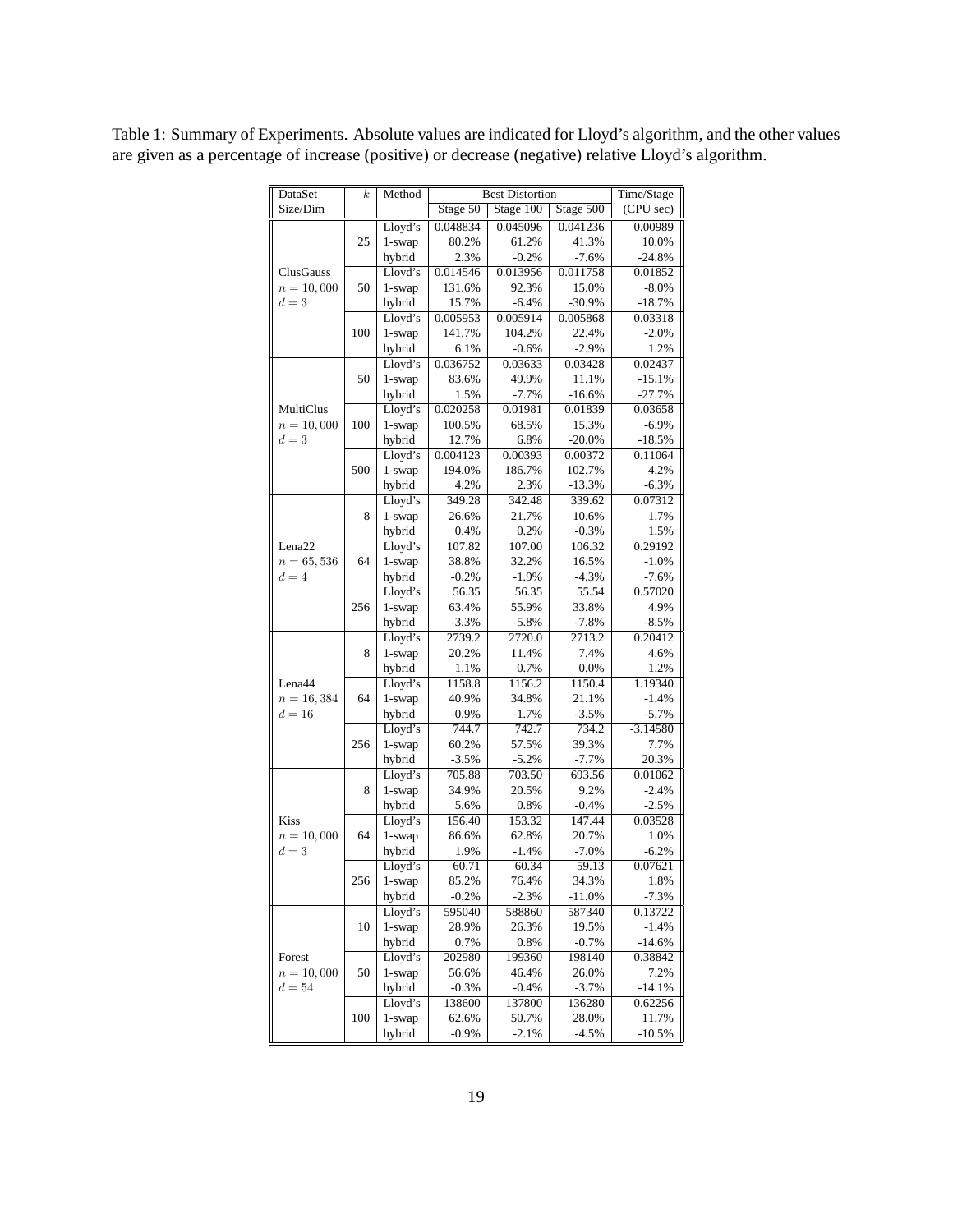plots in Figs. 7–10 of average distortion, we have shown this variance-based distortion estimate as a broken line, to give a better sense of the optimum distortion.

As mentioned above, all the heuristics use the same filtering algorithm [24] for computing nearest centers and distortions. Since this is the dominant component of the running time, we observed that all the heuristics had very similar running times. The filtering algorithm uses a kd-tree to store the data points and uses a pruning technique to compute nearest centers and distortions. As a result, its running time is expected to be sublinear in n and k, assuming that the dimension d is fixed. See [24] for further analysis of this algorithm. (In contrast, a brute-force implementation of the nearest center computation would require  $O(dkn)$  time.)



Fig. 7: CPU time and average distortion versus number of points. ( $n = 10,000$ ,  $k = 50$ ,  $\sigma = 0.1$ ,  $d = 3$ .)



Fig. 8: CPU time and average distortion versus number of centers. ( $n = 10,000$ ,  $\sigma \approx k^{-1/3}/2$ ,  $d = 3$ .)

- **Varying data size:** In this experiment, the number n of data points was varied from 1000 to 100,000, fixing  $k = 50$ ,  $d = 3$ , and  $\sigma = 0.1$ . The results are shown in Fig. 7. As expected, the running times grow sublinearly with  $n$ . The hybrid heuristic and iterated Lloyd's achieved the best average distortions.
- **Varying the number of centers:** Here the number k of centers was varied from 5 to 100, while fixing  $n = 10,000$  and  $d = 3$ . We generated k Gaussian clusters in each case. As explained above, in order to guarantee similar cluster separation, we set the standard deviation  $\sigma = (1/k)^{1/3}/3$  for each coordinate. The results are shown in Fig. 8. As expected, running times grow sublinearly with  $k$ , and,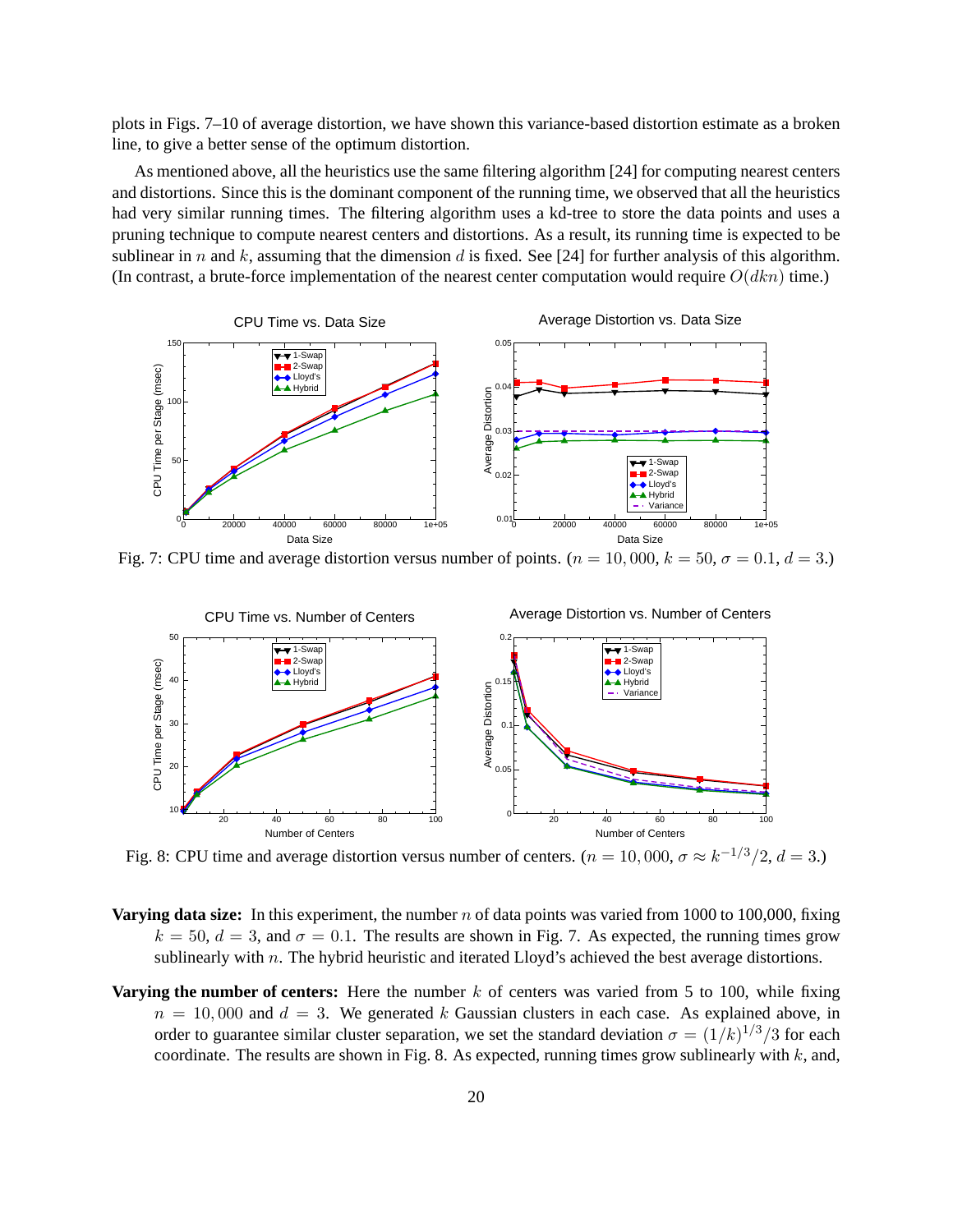

Fig. 9: CPU time and average distortion versus cluster standard deviation. ( $n = 10,000$ ,  $k = 50$ ,  $d = 3$ .)



Fig. 10: CPU time and average distortion versus dimension. ( $n = 10,000$ ,  $k = 50$ ,  $\sigma \approx k^{-1/d}/2$ .)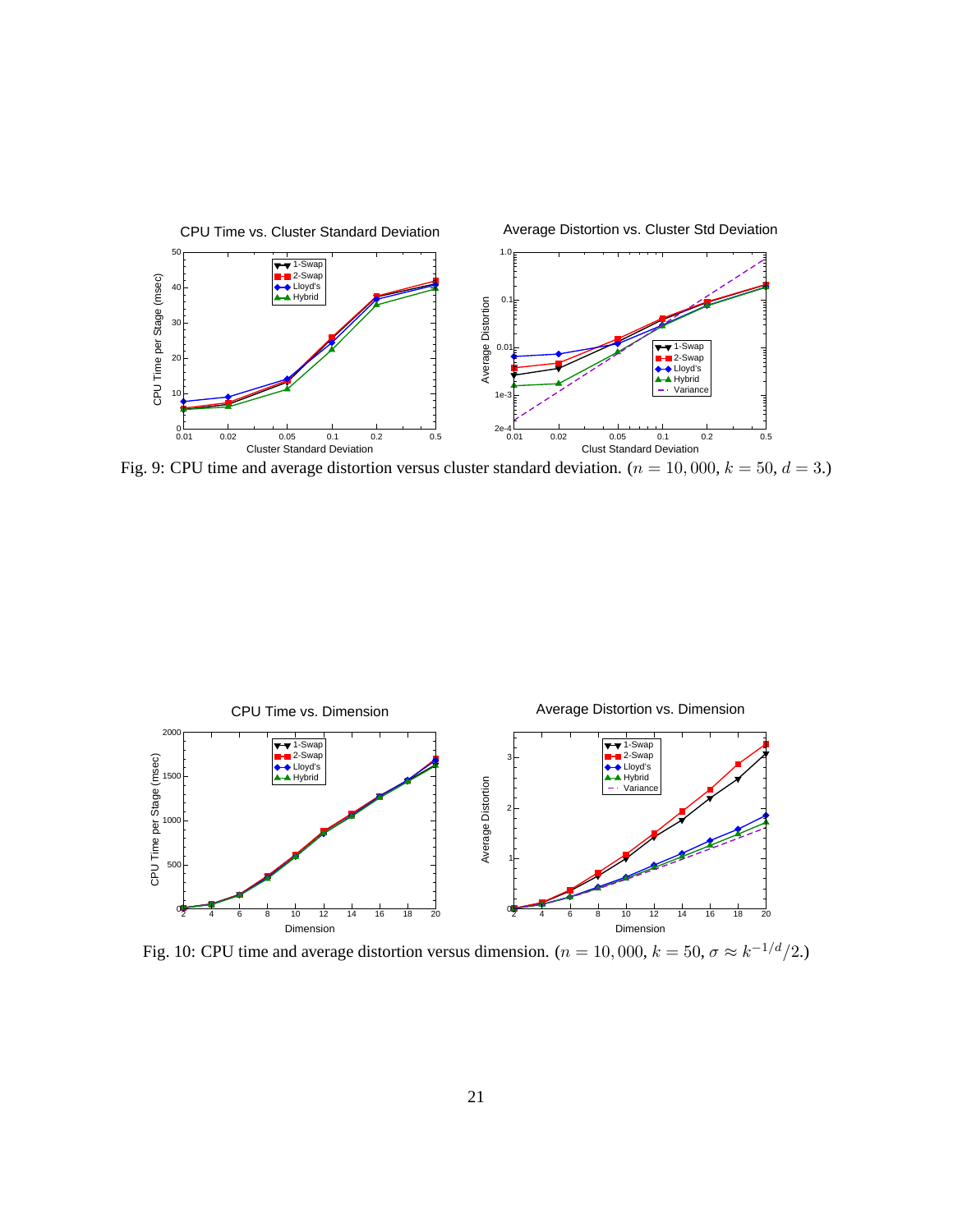as the number of centers grew, the average distortion decreased. All the heuristics produced similar average distortions.

- **Varying cluster standard deviation:** Here we varied the standard deviation of the generated clusters from 0.01 (highly separated clusters) to 1 (overlapping clusters). We fixed  $n = 10,000$ ,  $k = 50$ , and  $d = 3$ . The results are shown in Fig. 9. Running times were seen to increase as the clusters are less well separated. This effect is anticipated in the analysis of the filtering algorithm given in [24]. When the clusters are well separated, the hybrid heuristic tends to produce the smallest average distortions. In the absence of well defined clusters, all the heuristics produced similar distortions.
- **Varying dimension:** The dimension was varied, while fixing  $n = 10,000$  and  $k = 50$ . To maintain similar cluster separation, we set  $\sigma$  to  $(1/k)^{1/d}/3$ . The results are shown in Fig. 10. As with many algorithms based on hierarchical spatial subdivision, the running time of the filtering algorithm grows superlinearly with dimension. The curse of dimensionality would suggest that the growth rate should be exponential in dimension, but these experiments indicate a more modest growth. This is likely due to boundary effects. This phenomenon was described in [4] in the context of nearest neighbor searching. The hybrid heuristic and iterated Lloyd's performed comparably with respect to average distortion, while the swap heuristics performed considerably worse. This suggests that the importance of moving to a local minimum grows in significance as dimension increases.

### **6 Conclusions**

We have presented an approximation algorithm for  $k$ -means clustering based on local search. The algorithm achieves a factor  $9 + \epsilon$  approximation ratio. We presented an example showing that any approach based on performing a fixed number of swaps achieves an approximation factor of at least  $(9 - \epsilon)$  in all sufficiently high dimensions. Thus, our approximation factor is almost tight for this class of local search algorithms. We have also presented empirical evidence that by combining this algorithm with Lloyd's algorithm (a simple descent algorithm, which produces a locally minimal solution) the resulting hybrid approach has very good practical performance.

This work provides further insights into  $k$ -means and other geometric clustering problems from both a practical and theoretical perspective. This work shows that it is possible to provide theoretical performance guarantees (albeit weak ones) on the performance of simple heuristics. It also shows the practical value of combining discrete approximation algorithms with continuous approaches that produce locally optimal solutions.

There are a number of open problems. Our analysis shows that if only single swaps are performed, the best approximation bound is  $25 + \epsilon$ . However, we know of no centroidal configuration in any dimension for which the algorithm is at a stable configuration and the performance ratio is worse than  $9 - \epsilon$ . Furthermore, in our tight example, we assume that the dimension may be chosen as a function of the number of swaps. This raises the question of whether a tighter analysis might show that an approximation factor better than 25 can be achieved even for single swaps and/or in fixed dimensions. Our analysis makes use of the fact that the optimal solution is centroidal. By alternating steps of the swap algorithm with Lloyd's algorithm, it is possible to assume that the heuristic solution is centroidal as well. Could such an assumption be used to tighten our analysis? A final important question needed for empirical analysis of the approximation bounds is how to generate good lower bounds on the optimal distortion.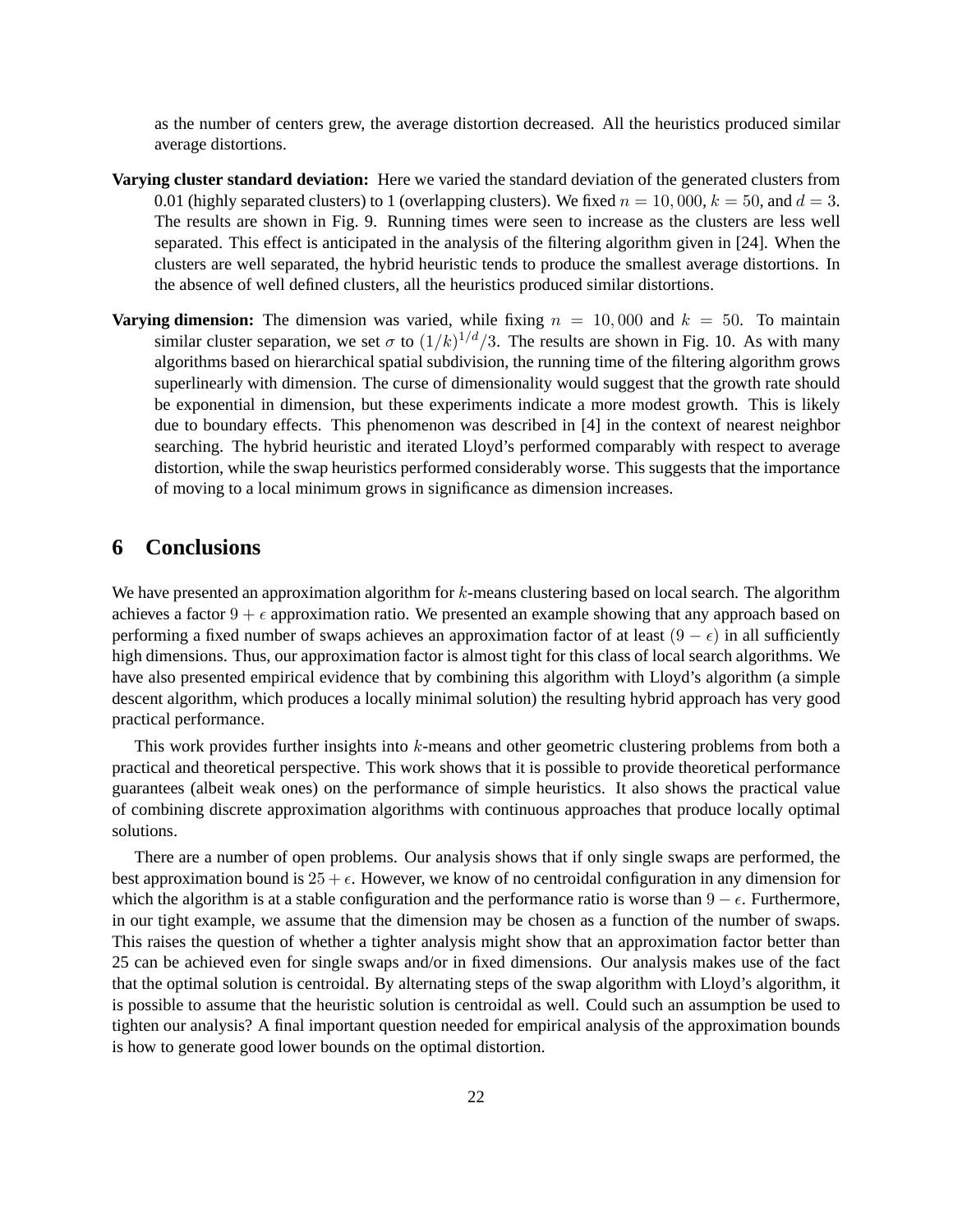# **7 Acknowledgements**

We would like to thank Hiroshi Imai and Mary Inaba for motivating our initial interest in k-means clustering. We would also like to thank David Kirkpatrick and Sergei Bespamyatnikh for interesting discussions on convergence properties of Lloyd's algorithm. We would also like to thank the referees for a number of suggestions, which improved the quality of the final paper.

### **References**

- [1] P. K. Agarwal and C. M. Procopiuc. Exact and approximation algorithms for clustering. In *Proceedings of the Ninth Annual ACM-SIAM Symposium on Discrete Algorithms*, pages 658–667, San Francisco, CA, January 1998.
- [2] K. Alsabti, S. Ranka, and V. Singh. An efficient k-means clustering algorithm. In *Proceedings of the First Workshop on High Performance Data Mining*, Orlando, FL, March 1998.
- [3] S. Arora, P. Raghavan, and S. Rao. Approximation schemes for Euclidean k-median and related problems. In *Proceedings of the Thirtieth Annual ACM Symposium on Theory of Computing*, pages 106–113, Dallas, TX, May 1998.
- [4] S. Arya, D. M. Mount, and O. Narayan. Accounting for boundary effects in nearest-neighbor searching. *Discrete Comput. Geom.*, 16:155–176, 1996.
- [5] V. Arya, N. Garg, R. Khandekar, V. Pandit, A. Meyerson, and K. Munagala. Local search heuristics for k-median and facility location problems. In *Proceedings of the 33rd Annual Symposium on Theory of Computing*, pages 21–29, Crete, Greece, July 2001.
- [6] G. H. Ball and D. J. Hall. Some fundamental concepts and synthesis procedures for pattern recognition preprocessors. In *International Conference on Microwaves, Circuit Theory, and Information Theory*, Tokyo, Japan, September 1964.
- [7] S. Bandyopadhyay, U. Maulik, and M. K. Pakhira. Clustering using simulated annealing with probabilistic redistribution. *International J. Patt. Recog. and Artif. Intell*, 15:269–285, 2001.
- [8] V. Capoyleas, G. Rote, and G. Woeginger. Geometric clusterings. *Journal of Algorithms*, 12:341–356, 1991.
- [9] M. Charikar and S. Guha. Improved combinatorial algorithms for the facility location and  $k$ -medians problem. In *Proceedings of the 4th Annual IEEE Symposium on Foundations of Computer Science*, pages 378–388, 1999.
- [10] Q. Du, V. Faber, and M. Gunzburger. Centroidal Voronoi tesselations: Applications and algorithms. *SIAM Review*, 41:637–676, 1999.
- [11] R. O. Duda and P. E. Hart. *Pattern Classification and Scene Analysis*. John Wiley & Sons, New York, NY, 1973.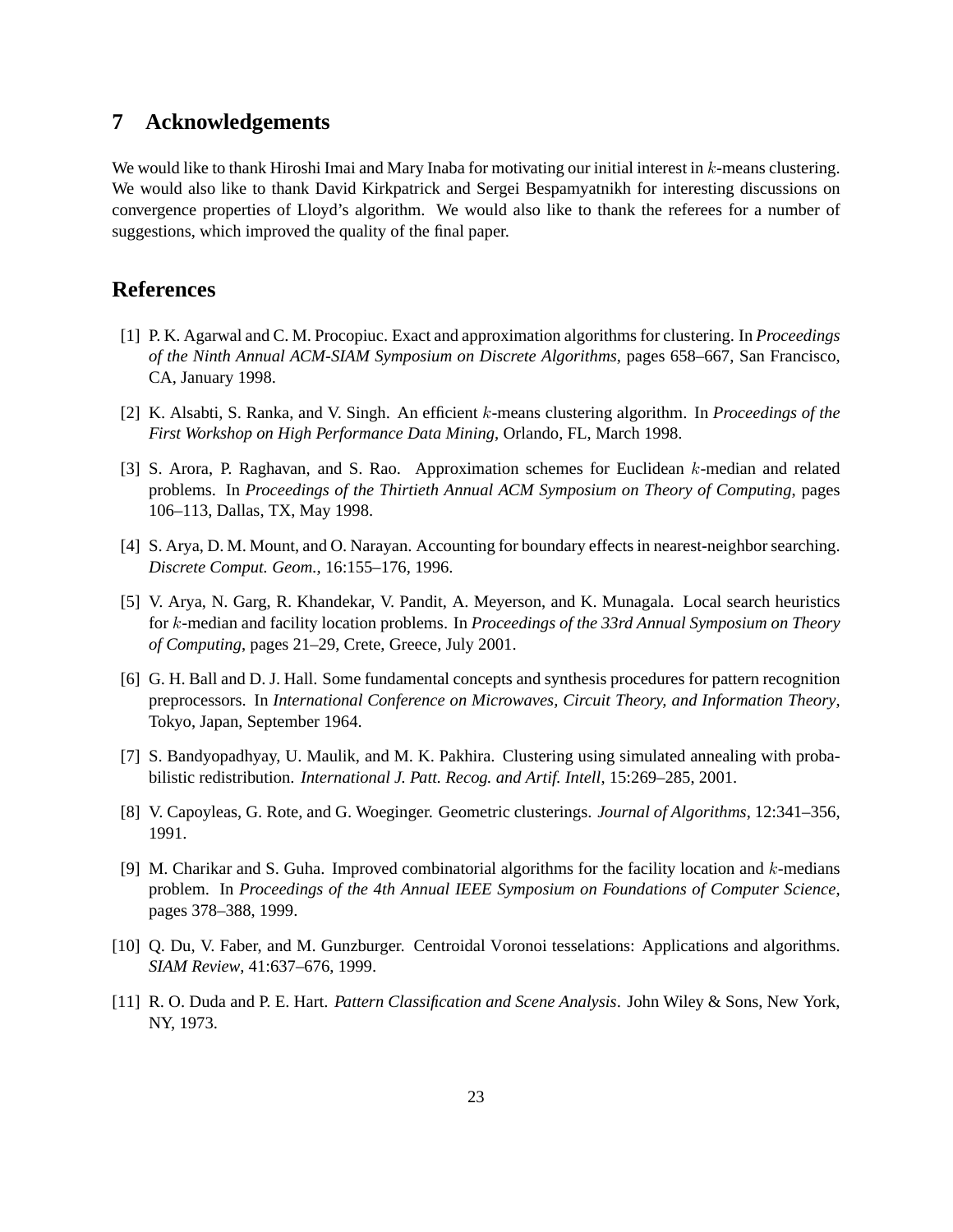- [12] A. E. ElGamal, L. A. Hemanchandra, I. Shperling, and V. K. Wei. Using simulated annealing to design good codes. *IEEE Trans. Information Theory*, 33:116–123, 1987.
- [13] D. Eppstein. Faster construction of planar two-centers. In *Proc. 8th ACM-SIAM Sympos. Discrete Algorithms*, 1997.
- [14] V. Faber. Clustering and the continuous k-means algorithm. *Los Alamos Science*, 22:138–144, 1994.
- [15] U. M. Fayyad, G. Piatetsky-Shapiro, P. Smyth, and R. Uthurusamy. *Advances in Knowledge Discovery and Data Mining*. AAAI/MIT Press, 1996.
- [16] W. Feller. *An Introduction to Probability Theory and its Applications*. John Wiley & Sons, New York, NY, 3rd edition, 1968.
- [17] E. Forgey. Cluster analysis of multivariate data: Efficiency vs. interpretability of classification. *Biometrics*, 21:768, 1965.
- [18] M. R. Garey and D. S. Johnson. *Computers and Intractability: A Guide to the Theory of NP-Completeness*. W. H. Freeman, New York, NY, 1979.
- [19] A. Gersho and R. M. Gray. *Vector Quantization and Signal Compression*. Kluwer Academic, Boston, MA, 1992.
- [20] M. Inaba, N. Katoh, and H. Imai. Applications of weighted Voronoi diagrams and randomization to variance-based k-clustering. In *Proceedings of the Tenth Annual ACM Symposium on Computational Geometry*, pages 332–339, Stony Brook, NY, June 1994.
- [21] A. K. Jain and R. C. Dubes. *Algorithms for Clustering Data*. Prentice Hall, Englewood Cliffs, NJ, 1988.
- [22] A. K. Jain, P. W. Duin, and J. Mao. Statistical pattern recognition: A review. *IEEE Transactions on Pattern Analysis and Machine Intelligence*, 22(1):4–37, 2000.
- [23] A. K. Jain, M. N. Murty, and P. J. Flynn. Data clustering: A review. *ACM Computing Surveys*, 31(3):264–323, 1999.
- [24] T. Kanungo, D. M. Mount, N. S. Netanyahu, C. Piatko, R. Silverman, and A. Y. Wu. An efficient k-means clustering algorithm: Analysis and implementation. *IEEE Trans. Patt. Anal. Mach. Intell.*, 24, 2002. (To appear).
- [25] L. Kaufman and P. J. Rousseeuw. *Finding Groups in Data: An Introduction to Cluster Analysis*. John Wiley & Sons, New York, NY, 1990.
- [26] S. Kirkpatrick, Jr. Gelatt, and M.P. Vecchi. Optimization by simulated annealing. *Science*, 220:671– 680, 1983.
- [27] T. Kohonen. *Self-Organization and Associative Memory*. Springer-Verlag, New York, NY, 3rd edition, 1989.
- [28] S. Kolliopoulos and S. Rao. A nearly linear-time approximation scheme for the Euclidean k-median problem. In J. Nesetril, editor, *Proceedings of the Seventh Annual European Symposium on Algorithms*, volume 1643 of *Lecture Notes Comput. Sci.*, pages 362–371. Springer-Verlag, July 1999.